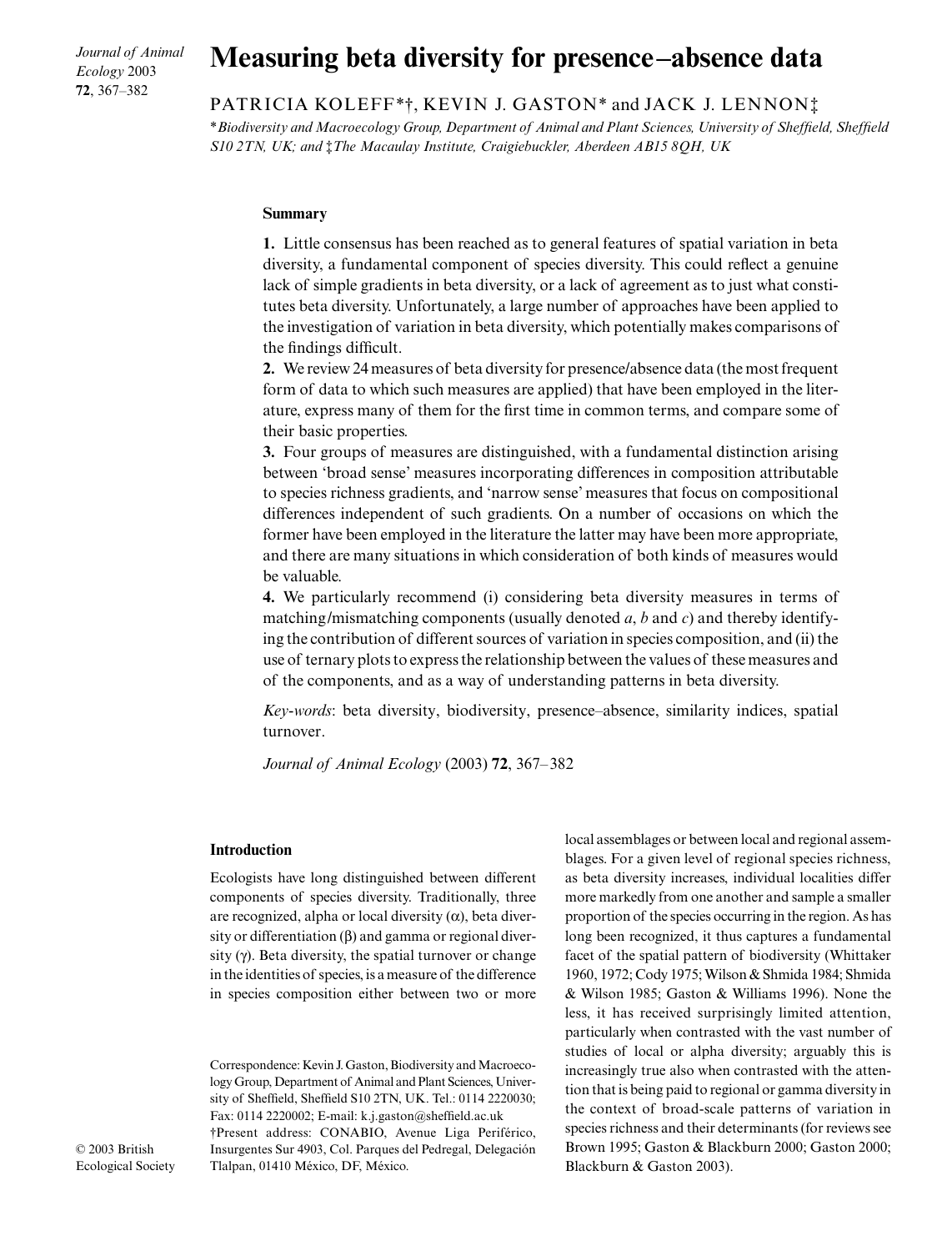**368**

Notwithstanding, several generalizations have been made about the form that spatial patterns in beta diversity are likely to take. Foremost among these is the assertion that spatial turnover in species identities increases towards lower latitudes, providing a proximate mechanism for the high levels of tropical species richness (Gaston & Williams 1996; Mourelle & Ezcurra 1997; Brown & Lomolino 1998). A number of recent studies have sought empirically to test such generalizations (Harrison, Ross & Lawton 1992; Willig & Sandlin 1992; Blackburn & Gaston 1996; Mourelle & Ezcurra 1997; Clarke & Lidgard 2000). Their findings have been inconsistent, suggesting that any patterns may be strongly contingent on taxon or geographical region. However, comparisons between the results of different studies may be hindered severely by the variety of measures that have been used to quantify beta diversity and by the variety of ways in which these measures have been applied. These problems are seldom acknowledged and the results of different analyses are injudiciously, and not infrequently, treated as if they were strictly comparable (Gaston & Williams 1996).

Since Whittaker's (1960, 1972) original suggestion that beta diversity should be measured as the proportion by which the species richness of a region exceeds the average richness of a single locality within that region, numerous measures have been proposed that constitute variations on this theme (Cody 1975; Routledge 1977, 1984; Wilson & Shmida 1984; Magurran 1988; Harrison *et al*. 1992; Williams 1996a; Harte & Kinzig 1997; Mourelle & Ezcurra 1997). Indeed, arguably, almost for each new application of the concept of beta diversity a fresh measure has been derived, with studies employing measures of beta diversity to address such issues as the changes in species composition along spatial or environmental gradients (MacArthur 1965; Whittaker 1960, 1972; Cody 1975; Routledge 1977; Wilson & Shmida 1984; Harrison *et al*. 1992; Blackburn & Gaston 1996; Mourelle & Ezcurra 1997; Willig & Gannon 1997) and between patches of similar habitats (Whittaker 1977; Harrison 1997); the degree of association or similarity of sites or samples (Magurran 1988; Price *et al.* 1999); and the identification of biogeographical boundaries or transition-zone patterns and their implications for conservation planning (Poynton & Boycott 1996; Williams 1996a; Ruggiero, Lawton & Blackburn 1998; Williams, de Klerk & Crowe 1999; Gaston *et al*. 2001). Efforts have been made to compile and compare selected measures of beta diversity (see Routledge 1984; Wilson & Shmida 1984; Magurran 1988; Williams 1996a; Krebs 1999; Southwood & Henderson 2000). Some measures are clearly closely correlated, at least under some conditions, while others give wildly different patterns of results for the same data sets (Wilson & Shmida 1984; Blackburn & Gaston 1996; Williams 1996a; Williams *et al*. 1999; Clarke & Lidgard 2000). In general, however, the reasons for using, or preferring, any particular measure rather than another remain unclear. Around half of the studies

© 2003 British Ecological Society, *Journal of Animal Ecology*, **72**, 367–382



**Fig. 1.** (a) The number of studies employing different numbers of measures of beta diversity, and (b) the number of times that each beta diversity measure has been used, based on 60 publications that have employed at least one of the measures in Table 1.

of beta diversity have used more than one measure (Fig. 1a), although Whittaker's original measure  $(\beta_w)$ has been the most frequently employed (Fig. 1b).

In this study, we collate the 24 published measures of beta diversity based on presence/absence data of which we are aware (the vast majority of explicit studies of beta diversity have focused on presence/absence data). These are then, often for the first time, expressed in common terms, and some of their basic properties are compared. The main issues addressed are what beta diversity measures actually measure, how measures differ, and the importance of the differences. This exercise reveals that existing measures divide into a few basic groups, each of which captures a different facet of spatial turnover in the identities of species. We do not enter into debate as to the relative merits of multiplicative and additive approaches to the relations between alpha, beta and gamma diversity measures, while acknowledging that recent discussion of the latter addresses a potentially exciting avenue of investigation (Lande 1996; Loreau 2000; Veech *et al*. 2002).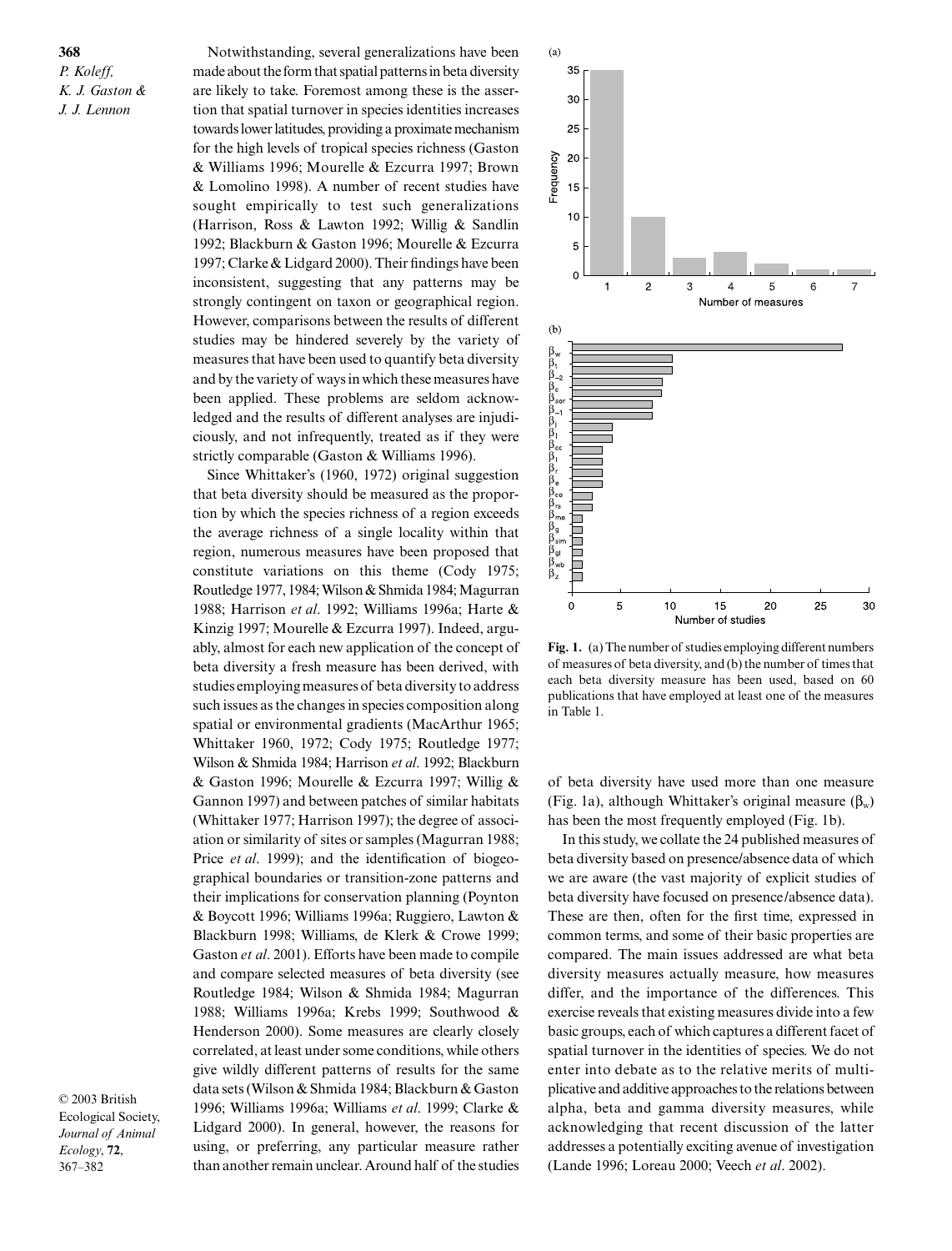**Table 1.** Beta diversity measures for presence/absence data, identified by subscripted 'β's, and given in terms of their original formulation (described in common algebraic notation) and re-expressed in terms of matching components (see Fig. 2 for the definition of *a*, *b*, and *c*) for a pair of quadrats. Numbers in bold indicate those measures whose performance was examined

| Original formulation                                                                                                                 | Measure re-expressed                                                                                                        | Source                                                                                                                           |
|--------------------------------------------------------------------------------------------------------------------------------------|-----------------------------------------------------------------------------------------------------------------------------|----------------------------------------------------------------------------------------------------------------------------------|
| $1 \quad \beta_w \frac{S}{\bar{\gamma}} \text{ or } \frac{S}{\bar{\gamma}} - 1$                                                      | $\frac{a+b+c}{(2a+b+c)/2}$ or $\frac{a+b+c}{(2a+b+c)/2} - 1$                                                                | Whittaker (1960), see also<br>Magurran (1988),<br>Southwood & Henderson                                                          |
| <b>2</b> $\beta_{-1} \left  \frac{S}{\bar{\alpha}} - 1 \right  / (N - 1)$                                                            | $\frac{a+b+c}{(2a+b+c)/2} - 1$                                                                                              | (2000)<br>Harrison et al. (1992)                                                                                                 |
| 3 $\beta_c \frac{g(H) + l(H)}{2}$                                                                                                    | $rac{b+c}{2}$                                                                                                               | Cody (1975)                                                                                                                      |
| 4 $\beta_{wb}$ $(a+b)+(a+c)-2a$                                                                                                      | $b + c$                                                                                                                     | Weiher & Boylen $(1994)$                                                                                                         |
| 5 $\beta_r \frac{S^2}{2r+S}$ or $\frac{S^2}{2r+S} - 1$                                                                               | $\frac{(a+b+c)^2}{(a+b+c)^2-2bc}$ or $\frac{(a+b+c)^2}{(a+b+c)^2-2bc} - 1$                                                  | Routledge (1977), see also<br>Magurran (1988),<br>Southwood & Henderson<br>(2000)                                                |
| 6 $\beta_I \log(T) - \left(\frac{1}{T}\sum e_i \log(e_i)\right) -$<br>$\left(\frac{1}{T}\sum_{j} \alpha_{j} \log(\alpha_{j})\right)$ | $\log(2a+b+c) - \left(\frac{1}{2a+b+c} 2a\log 2\right) -$<br>$\left(\frac{1}{2a+b+c}((a+b)\log(a+b)+(a+c)\log(a+c))\right)$ | Routledge (1977), Wilson $&$<br>Shmida (1984)                                                                                    |
| 7 $\beta_e$                                                                                                                          | $exp(\beta_1) - 1$                                                                                                          | Routledge (1977)                                                                                                                 |
| 8 $\beta_t \frac{g(H) + l(H)}{2\bar{\alpha}}$                                                                                        | $\frac{b+c}{2a+b+c}$                                                                                                        | Wilson & Shmida (1984)                                                                                                           |
| <b>9</b> $\beta_{\text{me}} \frac{g(H) + l(H)}{2\bar{\alpha}(N-1)}$                                                                  | $\frac{b+c}{2a+b+c}$                                                                                                        | Mourelle & Ezcurra (1997)                                                                                                        |
| 10 $\beta_j$ $\frac{a}{\alpha_i + \alpha_2 - a}$                                                                                     | $rac{a}{a+b+c}$                                                                                                             | Jaccard (1912), see also<br>Magurran (1988),<br>Southwood & Henderson<br>(2000)                                                  |
| 11 $\beta_{\text{sor}} \frac{2a}{\alpha + \alpha_{\text{s}}}$                                                                        | $\frac{2a}{2a + b + c}$                                                                                                     | Sørensen (1948) based on<br>Dice $(1945)$ ; see also<br>Whittaker (1975), Magurran<br>$(1988)$ , Southwood &<br>Henderson (2000) |
| $\beta_m$ $(\alpha_1 + \alpha_2)(1 - \beta_i)$<br>12                                                                                 | $(2a+b+c)\left(1-\frac{a}{a+b+c}\right)$                                                                                    | Magurran (1988)                                                                                                                  |
| 13 $\beta_{-2}$ $\left  \frac{S}{\bar{\alpha}} - 1 \right  / (N - 1)$                                                                | min(b,c)<br>$max(b,c) + a$                                                                                                  | Harrison et al. $(1992)^1$                                                                                                       |
| 14 $\beta_{\rm co}$ 1 - $\frac{C(T_1 + T_2)}{2TT_2}$                                                                                 | $1 - \frac{a(2a + b + c)}{2(a + b)(a + c)}$                                                                                 | Cody (1993)                                                                                                                      |
| 15 $\beta_{\text{cc}} \frac{\alpha_1 + \alpha_2 - 2a}{\alpha_1 + \alpha_2 - a}$                                                      | $\frac{b+c}{a+b+c}$                                                                                                         | Colwell & Coddington (1994;<br>'complementarity' measure),<br>see also Pielou (1984)                                             |
| 16 $\beta_{\rm g}$                                                                                                                   | $\frac{b+c}{a+b+c}$                                                                                                         | Gaston et al. $(2001)^2$                                                                                                         |
| 17 $\beta_{-3}$ 1 - $\frac{\alpha_{\text{max}}}{S}$                                                                                  | min(b, c)<br>$\overline{a+b+c}$                                                                                             | Williams (1996a)                                                                                                                 |
| $\beta_1$ $S - \bar{\alpha}$<br>18                                                                                                   | $rac{b+c}{2}$                                                                                                               | Lande (1996)                                                                                                                     |
| 19 $\frac{r_s+1}{(S^2-S)/2}$                                                                                                         | $\frac{bc + 1}{((a + b + c)^2 - (a + b + c))/2}$                                                                            | Williams (1996a),<br>Williams et al. (1999)                                                                                      |
| <b>20</b> $\beta_{hk}$ 1 - $\frac{2a}{\alpha_1 + \alpha_2}$                                                                          | $1-\frac{2a}{2a+b+c}$                                                                                                       | Harte & Kinzig $(1997)^3$                                                                                                        |
| 21 $\beta_{rlb}$                                                                                                                     | a<br>$a + c$                                                                                                                | Ruggiero et al. (1998) <sup>4</sup>                                                                                              |

 $\odot$  2003 British Ecological Society, *Journal of Animal Ecology*, **72**, 367–382

*Continued overleaf*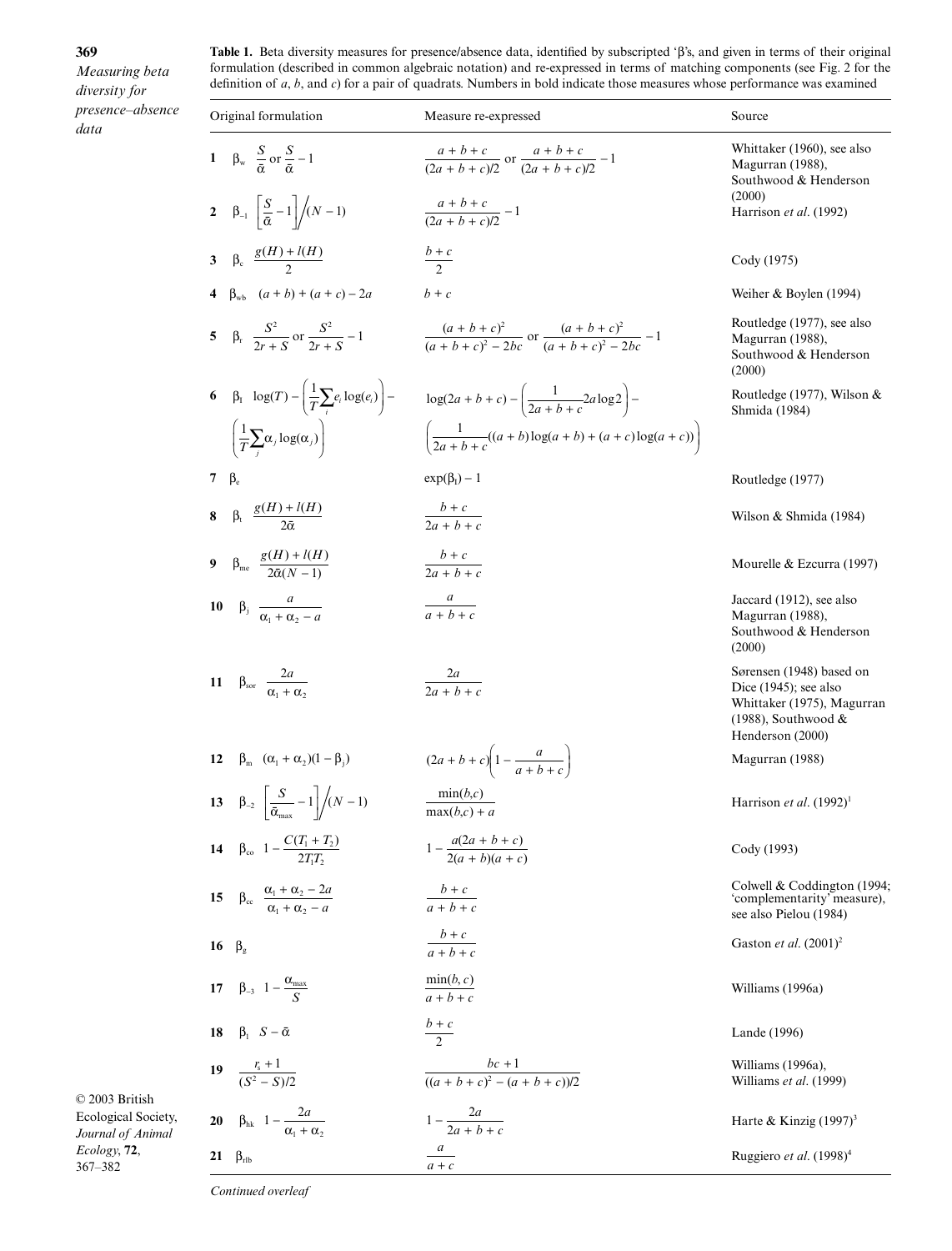**Table 1.** *Continued*

**370** *P. Koleff, K. J. Gaston & J. J. Lennon*

| Original formulation                                   | Measure re-expressed                                                        | Source                                                                            |
|--------------------------------------------------------|-----------------------------------------------------------------------------|-----------------------------------------------------------------------------------|
| 22 $\beta_{\text{sim}}$ 1 - $\frac{a}{\min(b, c) + a}$ | min(b, c)<br>$min(b, c) + a$                                                | Lennon <i>et al.</i> $(2001)$ ,<br>based on Simpson (1943)                        |
| 23 $\beta$ <sub>el</sub>                               | $\begin{array}{c c c c c c} 2 & b - c & \end{array}$<br>$\overline{2a+b+c}$ | Lennon et al. $(2001)^5$                                                          |
| From SAR<br>24 $\beta$ ,                               | $1 - \left  \log \left( \frac{2a+b+c}{a+b+c} \right) / \log 2 \right $      | Lennon <i>et al.</i> $(2001)$ ,<br>see also Harte & Kinzig<br>$(1997)$ & Appendix |

*S* = total number of species recorded for both quadrats (*S* =  $a + b + c$ );  $\bar{\alpha}$  = average number of species found within the quadrats;  $\alpha_1$  = total number of species found in the focal quadrat;  $\alpha_2$  = total number of species found in the neighbouring quadrat;  $\alpha_i$  = total number of species found in the quadrat *j*;  $\alpha_{\text{max}} = \text{maximum value of species richness for the two quadrats; } N = \text{number of quadrats; }$  $r =$  number of species pairs whose distributions overlap;  $g =$  cumulative gain in species;  $l =$  cumulative loss in species;  $H =$  range of habitat gradient;  $e_i$  = number of quadrats under comparison in which species *i* is found;  $T = \sum e_i = \sum \alpha_j$ ;  $C$  = species in common between two censuses;  $T_i$  = total number of species in census  $i, r_s$  = number of cases in which there is no species overlap (number of unique pairwise species comparisons without co-occupancy of any quadrat);  $SAR =$  species–area relationship,  $S = kA^2$ , where *S* is species number, *A* is area and *z* and *k* are constants. The parameter *z* is a beta diversity measure based on species gain. See Appendix for derivation of β<sub>z</sub>.

 ${}^{1}\beta_{-1} = \beta_{-2}$  when  $a = \alpha_{\text{max}}$ .

<sup>2</sup>Originally formulated for five, four or three adjacent quadrats, for which  $\beta_g$  of the focal quadrat is the percentage of 'transition species' in relation to the total number of species found in the sequence of adjacent quadrats. The transitional species for a pair of quadrats were considered here as *b* and *c*.

3 From definition of 'turnover = 1 − commonality (the number of species in common divided by the average number of species in the two patches)'.

4 Measure of assemblage similarity between quadrats calculated as 'the proportion of species at this central point present at every one of the remaining cells'.

5 Not intended to be a measure of 'beta diversity' *per se*, this was originally used to represent differences in species richness between quadrats*,* i.e. to provide a measure of local alpha diversity gradients.

# THE MEASURES

The 24 measures of beta diversity considered are listed in Table 1. These comprise those measures that have been suggested or employed in recent analyses of patterns in beta diversity based on species presence/absence data. Other similarity or distinctness measures, of which there are many, that have not been used or proposed as suitable for this purpose are ignored; some of these may yet prove useful in the context of spatial turnover in species identities. Following the conventions established previously, the 24 measures are identified in terms of a subscripted 'β' using, where possible, those subscripts employed previously and indicating fresh ones where appropriate.

In each case, the original equations for the measures of beta diversity have also been re-expressed in terms of the pairwise matching/mismatching components used in similarity/dissimilarity coefficients, and usually denoted as *a*, *b* and *c* (e.g. Krebs 1999). Considering the simplest case, that of two equal-area quadrats, one can be regarded as the 'focal quadrat', and its species composition can be compared with that of the other, the 'neighbouring quadrat'. The matching component *a* is the total number of species shared by the two quadrats (i.e. the number occurring in both), *b* is the number of species present in the neighbouring quadrat but not in the focal quadrat, and *c* is the number of species present

© 2003 British Ecological Society, *Journal of Animal Ecology*, **72**, 367–382



**Fig. 2.** The possible spatial distribution of a species across a pair of quadrats. (a) Component *a* comprises the total number of species that occur in both quadrats; (b) component *b* comprises the total number of species that occur in the neighbouring quadrat but not in the focal one; and (c) component *c* comprises the total number of species that occur in the focal quadrat but not in the neighbouring one.

in the focal quadrat but absent from the neighbouring quadrat (Fig. 2). The *a* component is thus the species in common for a pair of quadrats, while the *b* component measures species gain and the *c* component species loss relative to the focal quadrat. The re-expressed formulae in Table 1 are valid only for pairwise comparisons. Although the approach could be extended to multiple comparisons, pairwise ones remain the basis of the vast majority of published analyses of patterns in beta diversity and thus this constraint is not overly restrictive.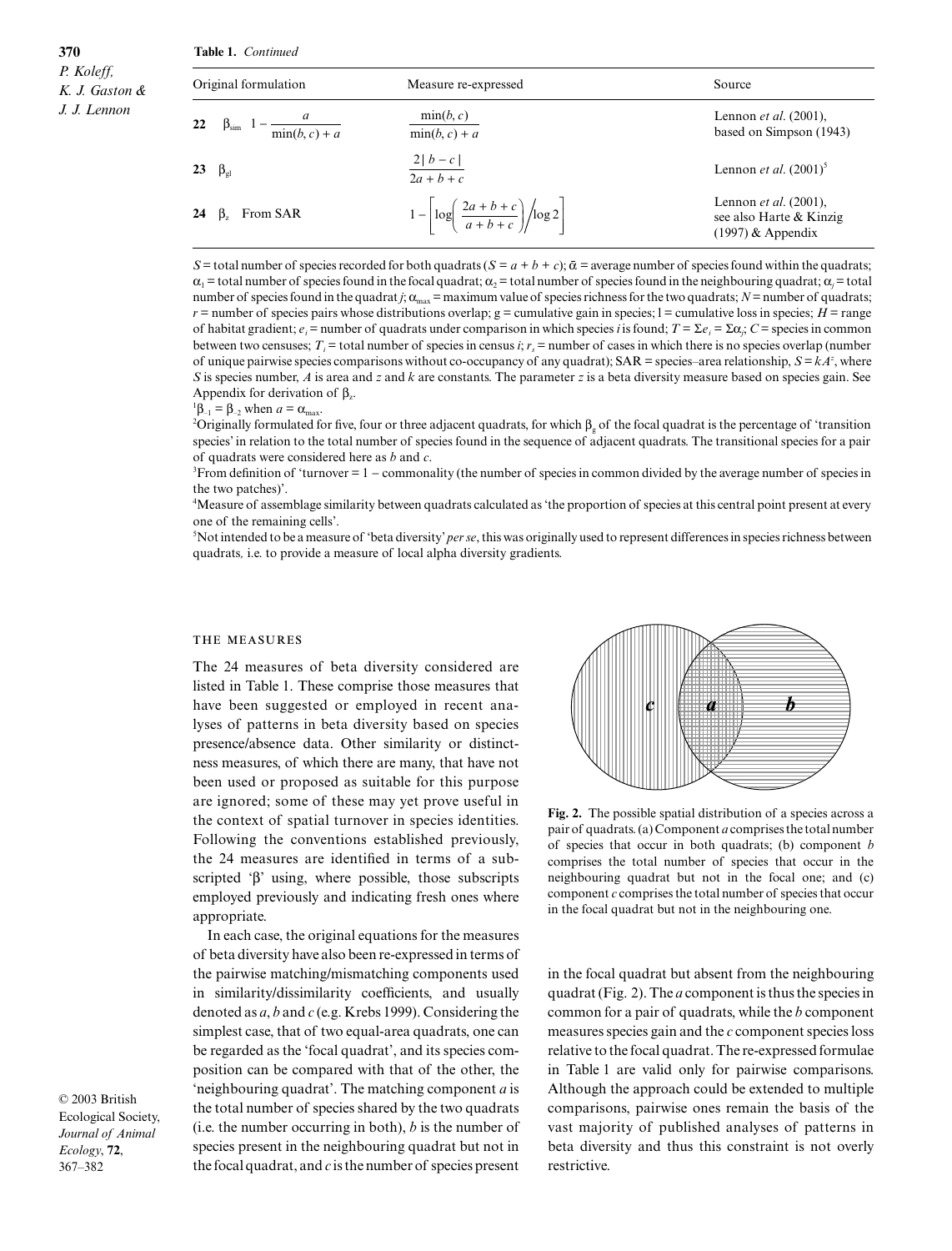

**Fig. 3.** Interpretation of ternary plots of the matching components *a*′, *b*′ and *c*′. See text for further details.

Expressed in terms of matching/mismatching components and this simple scenario, it is clear that a wide range of the possible simple ways of combining *a*, *b* and *c* have been proposed at some time as measures of beta diversity (Table 1). Four pairs of the 24 measures are precisely the same for the case of a pair of quadrats  $[\beta_w = \beta_{-1}]$  (if the former is formulated with subtraction of a constant),  $\beta_t = \beta_{\text{me}}$ ,  $\beta_c = \beta_l$ ,  $\beta_{\text{ce}} = \beta_{\text{gl}}$ , and  $\beta_j = 1 - \beta_{\text{ce}}$ . In addition,  $β<sub>wb</sub>$  is the same as  $β<sub>c</sub>$  multiplied by a constant. Our analysis is therefore restricted to the remaining 18 measures of beta diversity.

#### THE SIMPLEST CASE

For the purpose of comparing the properties of the 18 measures, we consider first the contribution to each of the three matching components for a pair of quadrats, the focal and the neighbouring (the most common basis in the literature for calculating beta diversity). In order that this would be independent of variation in the overall numbers of species, we conducted the comparisons in terms of *a*′, the percentage of species shared by the pair of quadrats, *b*′, the percentage of species present exclusively in the neighbouring quadrat, and *c*′, the percentage of species present only in the focal quadrat. The total number of species for the pair of quadrats is  $a + b + c$ , and therefore  $a' + b' + c' = 100\%$ . The species richness for the focal quadrat (i.e. alpha diversity,  $\alpha$ ) equals the total number of species common to both quadrats plus those present exclusively in this quadrat, that is,  $a + c$ , which is represented by  $a' + c'$  (this being negatively correlated with  $b'$ ,  $r = -1$ ); the equivalent expression for the neighbouring quadrat is  $a' + b'$  (negatively correlated with  $c'$ ,  $r = -1$ ); of course, values of *a*, *b* and *c* are not necessarily correlated in this manner (Lennon *et al*. 2001). We analyse all possible combina-

© 2003 British Ecological Society, *Journal of Animal Ecology*, **72**, 367–382

tions of integer percentages of species among the three components, and use ternary plots to examine the relationship between these and beta diversity values (Figs 3 and 4). The degree of shading in each plot represents (on an equal interval scale) the value of a given beta diversity measure (darker shading for larger values for dissimilarity measures, lighter shading for similarity measures, see below), relative to the values of *a*′, *b*′ and *c*′ (each of which increase in the direction of the appropriate letter at the corners of the plot). The magnitude of *a*′, the degree of species continuity between the two quadrats increases from the base of the plot towards its apex, and for a given value of *a*′ the lateral position of a point reflects the relative contribution of species gains (*b*′) and losses (*c*′) (Fig. 3). The displacement of a point from a vertical line between the base and the apex of the triangle (i.e.  $b' - c'$ ) reflects the difference in alpha diversity between the two quadrats.

Similar empirical spatial patterns of variation in beta diversity have been observed for  $\beta_{-1}$  and  $\beta_t$  when these are applied to the same data sets (Wilson & Shmida 1984; Blackburn & Gaston 1996). Under the above conditions,  $\beta_{-1}$  and  $\beta_t$  were not identical for a pair of samples (Wilson & Shmida 1984); however, by definition they are obviously linearly dependent and using *a*′, *b*′ and *c*′ values were perfectly positively correlated  $(r = 1)$ . Such linear relationships are also expected by definition (Table 1) between other measures, such as  $\beta_t$ and β<sub>sor</sub> (Mourelle & Ezcurra 1997) and β<sub>sor</sub> and β<sub>hk</sub>, which are perfectly negatively correlated  $(r = -1)$ , as are therefore  $β_{\text{sor}}$  and  $β_{-1}$ . Other pairs of measures showing perfect negative correlations are  $\beta_i - \beta_c$ , and  $\beta_j - \beta_{\rm cc}$ , while  $\beta_t - \beta_{\rm hk}$ , and  $\beta_c - \beta_{\rm cc}$  are perfectly positively correlated  $(r = 1)$ .

Intuitively, when viewed as indices of similarity, measures of beta diversity for presence/absence data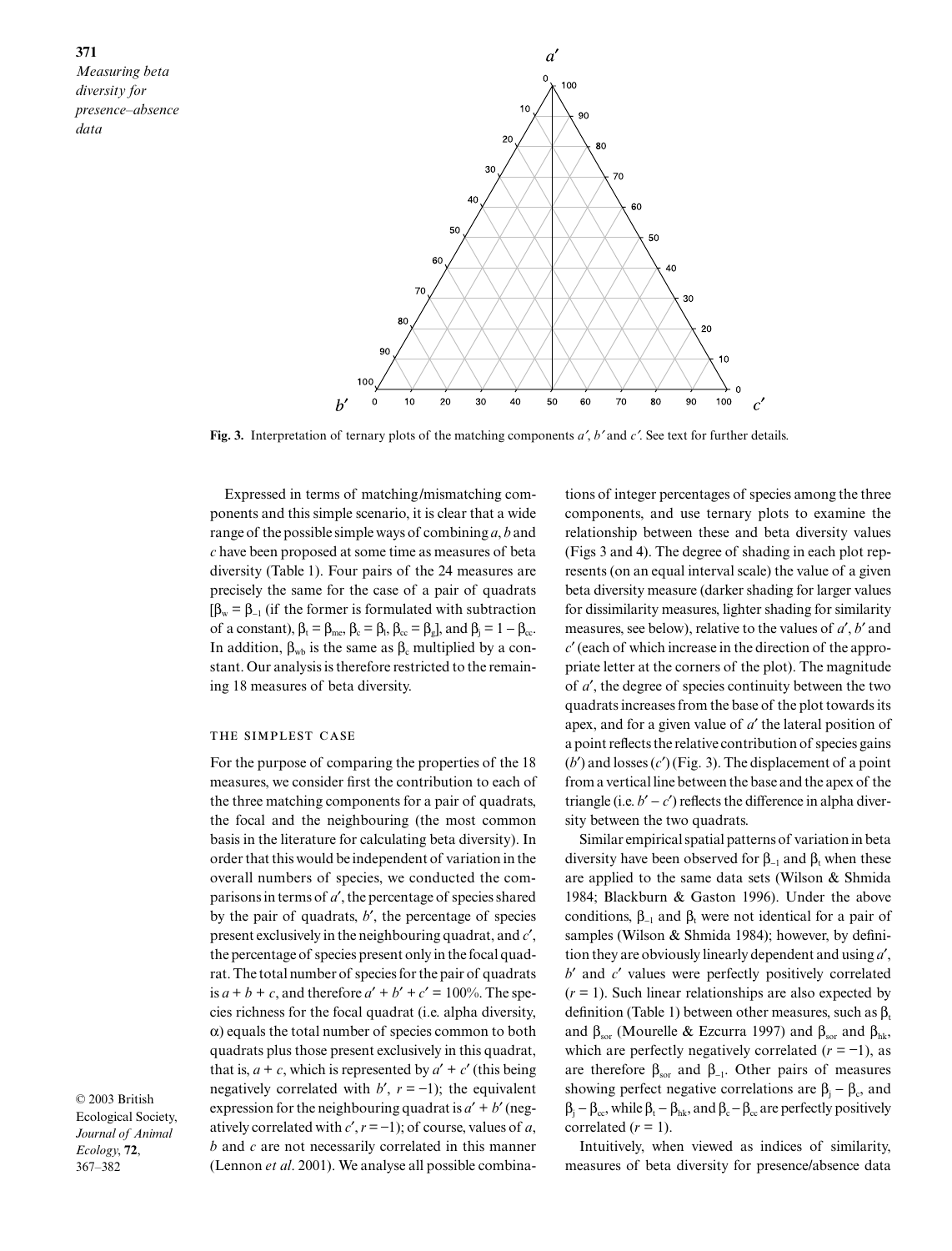



**Fig. 4.** Patterns of variation in the values of beta diversity [shading on an equal interval scale, from low (white) to high (black)] for pairwise comparisons between two hypothetical quadrats for all combinations of integer percentages of the turnover components *a*, *b* and *c* on a percentage scale (i.e. *a'*, *b'* and *c'*). (a)  $\beta_{\text{rlb}}$ , (c)  $\beta_{\text{glb}}$ , (c)  $\beta_{\text{p}}$ , (e)  $\beta_{\text{sof}}$ , (e)  $\beta_{\text{cv}}$ , (f)  $\beta_{\text{wb}}$ ,  $\beta_{\text{hlb}}$  and  $\beta_{\text{t}}$ , (g)  $\beta_{\text{lm}}$ , (i)  $\beta_{\rm co}$ , (j)  $\beta_{\rm r}$ , (k)  $\beta_{\rm rs}$ , (l)  $\beta_{\rm I}$  and  $\beta_{\rm e}$ , (m)  $\beta_{-2}$ , (n)  $\beta_{-3}$  and (o)  $\beta_{\rm sim}$ .

might be expected to exhibit minimum and maximum values of 0 and 1, respectively, or some simple function thereof. As some measures are cast in terms of dissimilarity and some in terms of similarity, an increase in the value of a measure can mean either an increase in turnover (dissimilarity) or a decrease (similarity). Thus, if such an intuitive property were to hold, beta diversity should have minimum possible values of zero (dissimilarity measures) or maximum possible values of one (similarity measures), when there is no similarity between the species composition of the two quadrats, and maximum possible values of one (dissimilarity measures) or minimum values of zero (similarity measures) when their species composition was identical using *a*′, *b*′ and *c*′. Several of the measures considered here scale rather differently from this, both in that they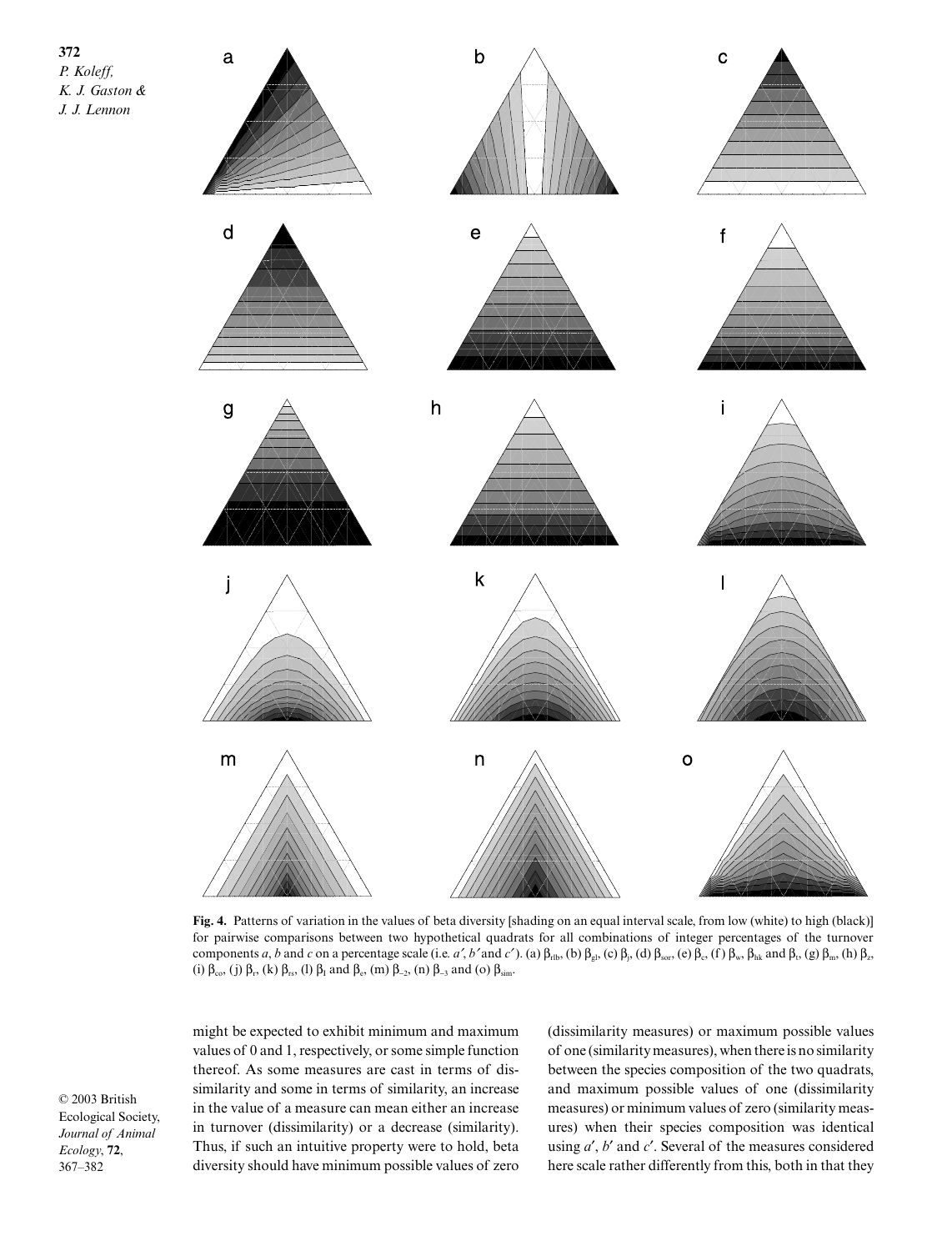**Table 2.** The maximum and minimum possible values of the beta diversity measures tested, and the conditions under which they occur. These are calculated by expressing the matching components *a*, *b* and *c* as percentages of the total number of species found in a pair of quadrats (*a'*, *b'* and *c'*; see text for details). '–' indeterminate values. For  $\beta_w$  and  $\beta_r$  values when corrected with −1 (see Table 1) are included in parentheses

| $\boldsymbol{0}$<br>$\mathbf{0}$<br>${}_{< 100}$<br>$\mathbf{1}$<br>$> 0 - 100$<br>${}_{< 100}$<br>$\boldsymbol{0}$<br>$> 0 - 100$<br>$\beta_{\text{rlb}}$<br>100<br>$\boldsymbol{0}$<br>$\boldsymbol{0}$<br>100<br>$\overline{2}$<br>$\beta_{\text{gl}}$<br>$\mathbf{0}$<br>$\boldsymbol{0}$<br>$\mathbf{0}$<br>$\boldsymbol{0}$<br>>> 100<br>$\gg 0$<br>>> 100<br>>> 0<br>$\begin{array}{l} \beta_j \\ \beta_{\text{sor}} \\ \beta_{\text{w}} \end{array}$<br>$\boldsymbol{0}$<br>$\boldsymbol{0}$<br>$0 - 100$<br>100<br>$\boldsymbol{0}$<br>$\boldsymbol{0}$<br>$0 - 100$<br>$\mathbf{1}$<br>100<br>$\mathbf{0}$<br>$0 - 100$<br>$0 - 100$<br>$\mathbf{0}$<br>$\mathbf{0}$<br>$\mathbf{0}$<br>$\mathbf{1}$<br>1(0)<br>2(1)<br>$\boldsymbol{0}$<br>100<br>$0 - 100$<br>0<br>$\theta$<br>$\begin{array}{l} \beta_c \\ \beta_t \\ \beta_{hk} \end{array}$<br>100<br>$\boldsymbol{0}$<br>50<br>$\boldsymbol{0}$<br>$0 - 100$<br>$\mathbf{0}$<br>0<br>100<br>$\mathbf{1}$<br>$\boldsymbol{0}$<br>$\boldsymbol{0}$<br>$\boldsymbol{0}$<br>$0 - 100$<br>$\mathbf{0}$<br>100<br>$\boldsymbol{0}$<br>$\boldsymbol{0}$<br>1<br>$0 - 100$<br>$\mathbf{0}$<br>$\boldsymbol{0}$<br>$\beta_z$<br>100<br>$\mathbf{1}$<br>$\boldsymbol{0}$<br>$\mathbf{0}$<br>$\boldsymbol{0}$<br>$\boldsymbol{0}$<br>$0 - 100$<br>$\beta_{\rm m}$<br>100<br>$\boldsymbol{0}$<br>100<br>$0 - 100$<br>$\boldsymbol{0}$<br>$\mathbf{0}$<br>$\boldsymbol{0}$<br>100<br>$\mathbf{0}$<br>$\beta_{\rm co}$<br>$\boldsymbol{0}$<br>$\boldsymbol{0}$<br>$\mathbf{0}$<br>100<br>$\boldsymbol{0}$<br>$\mathbf{0}$<br>100<br>$\boldsymbol{0}$<br>$0 - 100$<br>$\mathbf{1}$<br>$\boldsymbol{0}$<br>$\beta_{\rm r}$<br>1(0)<br>$0 - 100$<br>$0 - 100$<br>2(1)<br>50<br>50<br>$\mathbf{0}$<br>$\boldsymbol{0}$<br>$0 - 100$<br>$0 - 100$<br>$\mathbf{0}$<br>100<br>50<br>$\beta_I$<br>$\boldsymbol{0}$<br>$\mathbf{0}$<br>$\boldsymbol{0}$<br>0.30103<br>$\boldsymbol{0}$<br>50<br>$\boldsymbol{0}$<br>100<br>$\mathbf{0}$<br>$\boldsymbol{0}$<br>$\boldsymbol{0}$<br>100<br>$\beta_{\rm e}$<br>100<br>$\boldsymbol{0}$<br>$\mathbf{0}$<br>$\mathbf{0}$<br>0.35125<br>50<br>50<br>$\boldsymbol{0}$<br>$\mathbf{0}$<br>100<br>$\mathbf{0}$<br>100<br>$\mathbf{0}$<br>$\mathbf{0}$<br>$\beta_{\rm rs}$<br>0.0002020<br>$0 - 100$<br>0.50525<br>50<br>50<br>$0 - 100$<br>$\mathbf{0}$<br>$\boldsymbol{0}$<br>$0 - 100$<br>$0 - 100$<br>$\mathbf{0}$<br>$\boldsymbol{0}$<br>$\mathbf{1}$<br>50<br>50<br>$\beta_{-2}$<br>$0 - 100$<br>$0 - 100$<br>$\boldsymbol{0}$<br>$\boldsymbol{0}$<br>$0 - 100$<br>$0 - 100$<br>$\mathbf{0}$<br>$\mathbf{0}$<br>$0 - 100$<br>0.5<br>50<br>50<br>$0 - 100$<br>$\overline{0}$<br>$\mathbf{0}$ | Measure      | Minimum | $a^{\prime}$ | b' | $c^{\prime}$ | Maximum | $a^{\prime}$ | b' | c'        |
|-----------------------------------------------------------------------------------------------------------------------------------------------------------------------------------------------------------------------------------------------------------------------------------------------------------------------------------------------------------------------------------------------------------------------------------------------------------------------------------------------------------------------------------------------------------------------------------------------------------------------------------------------------------------------------------------------------------------------------------------------------------------------------------------------------------------------------------------------------------------------------------------------------------------------------------------------------------------------------------------------------------------------------------------------------------------------------------------------------------------------------------------------------------------------------------------------------------------------------------------------------------------------------------------------------------------------------------------------------------------------------------------------------------------------------------------------------------------------------------------------------------------------------------------------------------------------------------------------------------------------------------------------------------------------------------------------------------------------------------------------------------------------------------------------------------------------------------------------------------------------------------------------------------------------------------------------------------------------------------------------------------------------------------------------------------------------------------------------------------------------------------------------------------------------------------------------------------------------------------------------------------------------------------------------------------------------------------------------------------------------------------------------------------------------------------------------------------------------------------------------------------------------------------------------------------------------------------------------------------------------------------------------------------------------------------|--------------|---------|--------------|----|--------------|---------|--------------|----|-----------|
|                                                                                                                                                                                                                                                                                                                                                                                                                                                                                                                                                                                                                                                                                                                                                                                                                                                                                                                                                                                                                                                                                                                                                                                                                                                                                                                                                                                                                                                                                                                                                                                                                                                                                                                                                                                                                                                                                                                                                                                                                                                                                                                                                                                                                                                                                                                                                                                                                                                                                                                                                                                                                                                                                   |              |         |              |    |              |         |              |    |           |
|                                                                                                                                                                                                                                                                                                                                                                                                                                                                                                                                                                                                                                                                                                                                                                                                                                                                                                                                                                                                                                                                                                                                                                                                                                                                                                                                                                                                                                                                                                                                                                                                                                                                                                                                                                                                                                                                                                                                                                                                                                                                                                                                                                                                                                                                                                                                                                                                                                                                                                                                                                                                                                                                                   |              |         |              |    |              |         |              |    |           |
|                                                                                                                                                                                                                                                                                                                                                                                                                                                                                                                                                                                                                                                                                                                                                                                                                                                                                                                                                                                                                                                                                                                                                                                                                                                                                                                                                                                                                                                                                                                                                                                                                                                                                                                                                                                                                                                                                                                                                                                                                                                                                                                                                                                                                                                                                                                                                                                                                                                                                                                                                                                                                                                                                   |              |         |              |    |              |         |              |    |           |
|                                                                                                                                                                                                                                                                                                                                                                                                                                                                                                                                                                                                                                                                                                                                                                                                                                                                                                                                                                                                                                                                                                                                                                                                                                                                                                                                                                                                                                                                                                                                                                                                                                                                                                                                                                                                                                                                                                                                                                                                                                                                                                                                                                                                                                                                                                                                                                                                                                                                                                                                                                                                                                                                                   |              |         |              |    |              |         |              |    |           |
|                                                                                                                                                                                                                                                                                                                                                                                                                                                                                                                                                                                                                                                                                                                                                                                                                                                                                                                                                                                                                                                                                                                                                                                                                                                                                                                                                                                                                                                                                                                                                                                                                                                                                                                                                                                                                                                                                                                                                                                                                                                                                                                                                                                                                                                                                                                                                                                                                                                                                                                                                                                                                                                                                   |              |         |              |    |              |         |              |    |           |
|                                                                                                                                                                                                                                                                                                                                                                                                                                                                                                                                                                                                                                                                                                                                                                                                                                                                                                                                                                                                                                                                                                                                                                                                                                                                                                                                                                                                                                                                                                                                                                                                                                                                                                                                                                                                                                                                                                                                                                                                                                                                                                                                                                                                                                                                                                                                                                                                                                                                                                                                                                                                                                                                                   |              |         |              |    |              |         |              |    |           |
|                                                                                                                                                                                                                                                                                                                                                                                                                                                                                                                                                                                                                                                                                                                                                                                                                                                                                                                                                                                                                                                                                                                                                                                                                                                                                                                                                                                                                                                                                                                                                                                                                                                                                                                                                                                                                                                                                                                                                                                                                                                                                                                                                                                                                                                                                                                                                                                                                                                                                                                                                                                                                                                                                   |              |         |              |    |              |         |              |    | $0 - 100$ |
|                                                                                                                                                                                                                                                                                                                                                                                                                                                                                                                                                                                                                                                                                                                                                                                                                                                                                                                                                                                                                                                                                                                                                                                                                                                                                                                                                                                                                                                                                                                                                                                                                                                                                                                                                                                                                                                                                                                                                                                                                                                                                                                                                                                                                                                                                                                                                                                                                                                                                                                                                                                                                                                                                   |              |         |              |    |              |         |              |    | $0 - 100$ |
|                                                                                                                                                                                                                                                                                                                                                                                                                                                                                                                                                                                                                                                                                                                                                                                                                                                                                                                                                                                                                                                                                                                                                                                                                                                                                                                                                                                                                                                                                                                                                                                                                                                                                                                                                                                                                                                                                                                                                                                                                                                                                                                                                                                                                                                                                                                                                                                                                                                                                                                                                                                                                                                                                   |              |         |              |    |              |         |              |    | $0 - 100$ |
|                                                                                                                                                                                                                                                                                                                                                                                                                                                                                                                                                                                                                                                                                                                                                                                                                                                                                                                                                                                                                                                                                                                                                                                                                                                                                                                                                                                                                                                                                                                                                                                                                                                                                                                                                                                                                                                                                                                                                                                                                                                                                                                                                                                                                                                                                                                                                                                                                                                                                                                                                                                                                                                                                   |              |         |              |    |              |         |              |    | $0 - 100$ |
|                                                                                                                                                                                                                                                                                                                                                                                                                                                                                                                                                                                                                                                                                                                                                                                                                                                                                                                                                                                                                                                                                                                                                                                                                                                                                                                                                                                                                                                                                                                                                                                                                                                                                                                                                                                                                                                                                                                                                                                                                                                                                                                                                                                                                                                                                                                                                                                                                                                                                                                                                                                                                                                                                   |              |         |              |    |              |         |              |    | $0 - 100$ |
|                                                                                                                                                                                                                                                                                                                                                                                                                                                                                                                                                                                                                                                                                                                                                                                                                                                                                                                                                                                                                                                                                                                                                                                                                                                                                                                                                                                                                                                                                                                                                                                                                                                                                                                                                                                                                                                                                                                                                                                                                                                                                                                                                                                                                                                                                                                                                                                                                                                                                                                                                                                                                                                                                   |              |         |              |    |              |         |              |    | $0 - 100$ |
|                                                                                                                                                                                                                                                                                                                                                                                                                                                                                                                                                                                                                                                                                                                                                                                                                                                                                                                                                                                                                                                                                                                                                                                                                                                                                                                                                                                                                                                                                                                                                                                                                                                                                                                                                                                                                                                                                                                                                                                                                                                                                                                                                                                                                                                                                                                                                                                                                                                                                                                                                                                                                                                                                   |              |         |              |    |              |         |              |    |           |
|                                                                                                                                                                                                                                                                                                                                                                                                                                                                                                                                                                                                                                                                                                                                                                                                                                                                                                                                                                                                                                                                                                                                                                                                                                                                                                                                                                                                                                                                                                                                                                                                                                                                                                                                                                                                                                                                                                                                                                                                                                                                                                                                                                                                                                                                                                                                                                                                                                                                                                                                                                                                                                                                                   |              |         |              |    |              |         |              |    |           |
|                                                                                                                                                                                                                                                                                                                                                                                                                                                                                                                                                                                                                                                                                                                                                                                                                                                                                                                                                                                                                                                                                                                                                                                                                                                                                                                                                                                                                                                                                                                                                                                                                                                                                                                                                                                                                                                                                                                                                                                                                                                                                                                                                                                                                                                                                                                                                                                                                                                                                                                                                                                                                                                                                   |              |         |              |    |              |         |              |    | $0 - 100$ |
|                                                                                                                                                                                                                                                                                                                                                                                                                                                                                                                                                                                                                                                                                                                                                                                                                                                                                                                                                                                                                                                                                                                                                                                                                                                                                                                                                                                                                                                                                                                                                                                                                                                                                                                                                                                                                                                                                                                                                                                                                                                                                                                                                                                                                                                                                                                                                                                                                                                                                                                                                                                                                                                                                   |              |         |              |    |              |         |              |    |           |
|                                                                                                                                                                                                                                                                                                                                                                                                                                                                                                                                                                                                                                                                                                                                                                                                                                                                                                                                                                                                                                                                                                                                                                                                                                                                                                                                                                                                                                                                                                                                                                                                                                                                                                                                                                                                                                                                                                                                                                                                                                                                                                                                                                                                                                                                                                                                                                                                                                                                                                                                                                                                                                                                                   |              |         |              |    |              |         |              |    |           |
|                                                                                                                                                                                                                                                                                                                                                                                                                                                                                                                                                                                                                                                                                                                                                                                                                                                                                                                                                                                                                                                                                                                                                                                                                                                                                                                                                                                                                                                                                                                                                                                                                                                                                                                                                                                                                                                                                                                                                                                                                                                                                                                                                                                                                                                                                                                                                                                                                                                                                                                                                                                                                                                                                   |              |         |              |    |              |         |              |    |           |
|                                                                                                                                                                                                                                                                                                                                                                                                                                                                                                                                                                                                                                                                                                                                                                                                                                                                                                                                                                                                                                                                                                                                                                                                                                                                                                                                                                                                                                                                                                                                                                                                                                                                                                                                                                                                                                                                                                                                                                                                                                                                                                                                                                                                                                                                                                                                                                                                                                                                                                                                                                                                                                                                                   |              |         |              |    |              |         |              |    |           |
|                                                                                                                                                                                                                                                                                                                                                                                                                                                                                                                                                                                                                                                                                                                                                                                                                                                                                                                                                                                                                                                                                                                                                                                                                                                                                                                                                                                                                                                                                                                                                                                                                                                                                                                                                                                                                                                                                                                                                                                                                                                                                                                                                                                                                                                                                                                                                                                                                                                                                                                                                                                                                                                                                   |              |         |              |    |              |         |              |    |           |
|                                                                                                                                                                                                                                                                                                                                                                                                                                                                                                                                                                                                                                                                                                                                                                                                                                                                                                                                                                                                                                                                                                                                                                                                                                                                                                                                                                                                                                                                                                                                                                                                                                                                                                                                                                                                                                                                                                                                                                                                                                                                                                                                                                                                                                                                                                                                                                                                                                                                                                                                                                                                                                                                                   |              |         |              |    |              |         |              |    |           |
|                                                                                                                                                                                                                                                                                                                                                                                                                                                                                                                                                                                                                                                                                                                                                                                                                                                                                                                                                                                                                                                                                                                                                                                                                                                                                                                                                                                                                                                                                                                                                                                                                                                                                                                                                                                                                                                                                                                                                                                                                                                                                                                                                                                                                                                                                                                                                                                                                                                                                                                                                                                                                                                                                   |              |         |              |    |              |         |              |    |           |
|                                                                                                                                                                                                                                                                                                                                                                                                                                                                                                                                                                                                                                                                                                                                                                                                                                                                                                                                                                                                                                                                                                                                                                                                                                                                                                                                                                                                                                                                                                                                                                                                                                                                                                                                                                                                                                                                                                                                                                                                                                                                                                                                                                                                                                                                                                                                                                                                                                                                                                                                                                                                                                                                                   |              |         |              |    |              |         |              |    |           |
|                                                                                                                                                                                                                                                                                                                                                                                                                                                                                                                                                                                                                                                                                                                                                                                                                                                                                                                                                                                                                                                                                                                                                                                                                                                                                                                                                                                                                                                                                                                                                                                                                                                                                                                                                                                                                                                                                                                                                                                                                                                                                                                                                                                                                                                                                                                                                                                                                                                                                                                                                                                                                                                                                   |              |         |              |    |              |         |              |    |           |
|                                                                                                                                                                                                                                                                                                                                                                                                                                                                                                                                                                                                                                                                                                                                                                                                                                                                                                                                                                                                                                                                                                                                                                                                                                                                                                                                                                                                                                                                                                                                                                                                                                                                                                                                                                                                                                                                                                                                                                                                                                                                                                                                                                                                                                                                                                                                                                                                                                                                                                                                                                                                                                                                                   |              |         |              |    |              |         |              |    |           |
|                                                                                                                                                                                                                                                                                                                                                                                                                                                                                                                                                                                                                                                                                                                                                                                                                                                                                                                                                                                                                                                                                                                                                                                                                                                                                                                                                                                                                                                                                                                                                                                                                                                                                                                                                                                                                                                                                                                                                                                                                                                                                                                                                                                                                                                                                                                                                                                                                                                                                                                                                                                                                                                                                   |              |         |              |    |              |         |              |    |           |
|                                                                                                                                                                                                                                                                                                                                                                                                                                                                                                                                                                                                                                                                                                                                                                                                                                                                                                                                                                                                                                                                                                                                                                                                                                                                                                                                                                                                                                                                                                                                                                                                                                                                                                                                                                                                                                                                                                                                                                                                                                                                                                                                                                                                                                                                                                                                                                                                                                                                                                                                                                                                                                                                                   |              |         |              |    |              |         |              |    |           |
|                                                                                                                                                                                                                                                                                                                                                                                                                                                                                                                                                                                                                                                                                                                                                                                                                                                                                                                                                                                                                                                                                                                                                                                                                                                                                                                                                                                                                                                                                                                                                                                                                                                                                                                                                                                                                                                                                                                                                                                                                                                                                                                                                                                                                                                                                                                                                                                                                                                                                                                                                                                                                                                                                   | $\beta_{-3}$ |         |              |    |              |         |              |    |           |
| $0 - 100$<br>$0 - 100$<br>$\mathbf{0}$                                                                                                                                                                                                                                                                                                                                                                                                                                                                                                                                                                                                                                                                                                                                                                                                                                                                                                                                                                                                                                                                                                                                                                                                                                                                                                                                                                                                                                                                                                                                                                                                                                                                                                                                                                                                                                                                                                                                                                                                                                                                                                                                                                                                                                                                                                                                                                                                                                                                                                                                                                                                                                            |              |         |              |    |              |         |              |    |           |
| 100<br>$\mathbf{0}$<br>$\beta_{sim}$<br>$\boldsymbol{0}$<br>$0 - 100$<br>$0 - 100$<br>$\mathbf{0}$<br>$\theta$                                                                                                                                                                                                                                                                                                                                                                                                                                                                                                                                                                                                                                                                                                                                                                                                                                                                                                                                                                                                                                                                                                                                                                                                                                                                                                                                                                                                                                                                                                                                                                                                                                                                                                                                                                                                                                                                                                                                                                                                                                                                                                                                                                                                                                                                                                                                                                                                                                                                                                                                                                    |              |         |              |    |              |         |              |    |           |
| 100<br>$0 - 100$<br>$0 - 100$<br>$\boldsymbol{0}$<br>$\boldsymbol{0}$<br>$\boldsymbol{0}$                                                                                                                                                                                                                                                                                                                                                                                                                                                                                                                                                                                                                                                                                                                                                                                                                                                                                                                                                                                                                                                                                                                                                                                                                                                                                                                                                                                                                                                                                                                                                                                                                                                                                                                                                                                                                                                                                                                                                                                                                                                                                                                                                                                                                                                                                                                                                                                                                                                                                                                                                                                         |              |         |              |    |              |         |              |    |           |
| $0 - 100$<br>$\boldsymbol{0}$<br>1                                                                                                                                                                                                                                                                                                                                                                                                                                                                                                                                                                                                                                                                                                                                                                                                                                                                                                                                                                                                                                                                                                                                                                                                                                                                                                                                                                                                                                                                                                                                                                                                                                                                                                                                                                                                                                                                                                                                                                                                                                                                                                                                                                                                                                                                                                                                                                                                                                                                                                                                                                                                                                                |              |         |              |    |              |         |              |    | $0 - 100$ |

do not attain these maximum and minimum values, and in that they do not do so under these particular conditions (Table 2; see Wolda 1981 for a similar finding for similarity indices). Both  $\beta_w$  and  $\beta_r$  vary from 0 to 1 or from 1 to 2, depending on whether they are corrected by −1, providing the same scale of variation, as does  $β<sub>M</sub>$ , which varies from 0 to 100. However, there are other cases when the minimum value is zero but the maximum value is not 1 (for  $\beta_{\alpha}$ ,  $\beta_c$ ,  $\beta_t$ ,  $\beta_e$  and  $\beta_{-3}$ ), and one in which neither is so  $(\beta_{rs})$  (Table 2). As long as limits are finite, maximum and minimum values can be normalized to the unit interval (this re-scaling and comparability is achieved in effect by the graphical scaling system in Williams 1996a; Williams *et al*. 1999). However, as formulated originally (or in terms of *a*, *b* and *c*), for some of the measures finite limits may be difficult to define.

On the basis of their responses to variation in the percentages of the three matching components (*a*′, *b*′ and *c*′), four groups of measures of beta diversity can be distinguished. For convenience, we term these (1) measures of continuity and loss –  $\beta_{\text{rlb}}$ ; (2) measures of species richness gradients –  $\beta_{gl}$ ; (3) measures of continuity –  $\beta_j$ ,  $\beta_{\text{sor}}$ ,  $\beta_w$ ,  $\beta_c$ ,  $\beta_t$ ,  $\beta_{hk}$ ,  $\beta_z$ ,  $\beta_m$ ; and (4)

measures of gain and loss –  $\beta_{\rm co}$ ,  $\beta_{\rm r}$ ,  $\beta_{\rm i}$ ,  $\beta_{\rm e}$ ,  $\beta_{\rm rs}$ ,  $\beta_{-2}$ ,  $\beta_{-3}$ , and  $β_{sim}$ .

### *(i) Measures of continuity and loss*

One of the 24 measures analysed,  $β<sub>rlb</sub>$ , depends solely on the values of *a* and *c* (Fig. 4a). This measure returns values of zero (total dissimilarity) when no species are shared between two quadrats  $(a' = 0)$ , and values of 1 (total similarity) when  $c' = 0$  (Table 2). When values of  $a'$  and *c*' are low, then the value of  $\beta_{\text{rib}}$  is very sensitive to small changes in *c*′ (Fig. 4a).

#### *(ii) Measures of species richness gradients*

Values of  $\beta_{gl}$  depend on the difference in species richness between the two quadrats under consideration (Fig. 4b). This measure has been employed previously to test if the values of other measures of beta diversity serve simply to recover patterns in local species richness gradients (Lennon *et al*. 2001). When the matching component *a'* equals zero, minimum values of  $β_{\varphi}$ are observed when the two quadrats have the same species richness, that is  $b'$  and  $c' = 50$  (Fig. 5d). When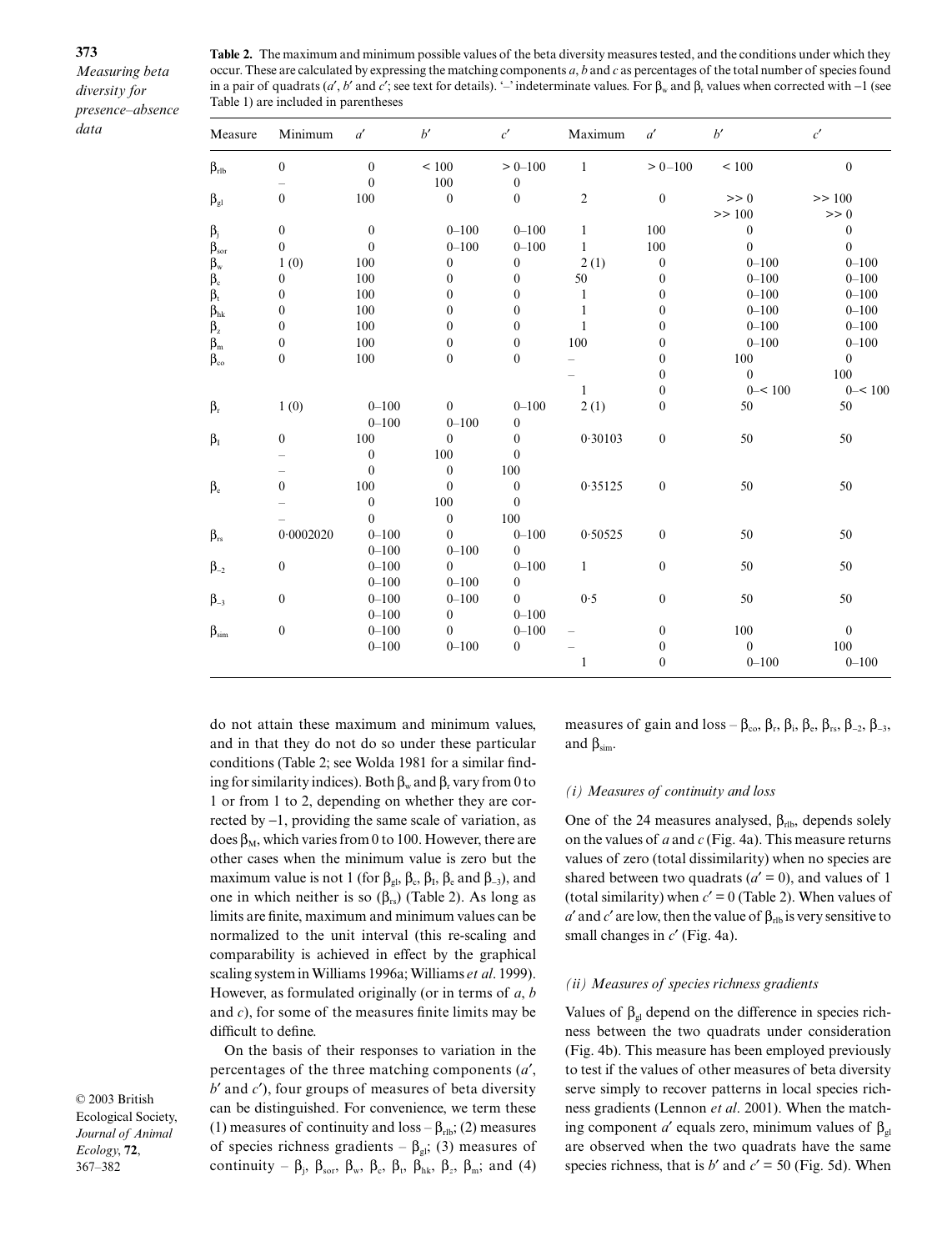

**Fig. 5.** Patterns of beta diversity for a hypothetical pair of quadrats considering all different possible integer percentages of two turnover components when the third component is zero (i.e. *a*, *b*, or *c* = 0). The *x* axis represents values of one of the two non-zero components − when the other non-zero component equals 100 minus this value – and the *y* axis the values of beta diversity. See text for details of the cases in which each beta diversity measure exhibits one of the illustrated patterns.

either component *b* or *c* is zero there is a curvilinear increase in the value of  $β_{\alpha}$  (Fig. 5b).

# *(iii) Measures of continuity*

The values of several measures of beta diversity are dependent essentially on variation in the matching component *a*, the level of continuity in species composition between two quadrats. Such measures will always tend to assume extreme values (high or low depending on the direction of scaling with *a*) when differences in the richness between the focal and the neighbouring quadrat are large − because *a* will then tend to be small, i.e. *b* or *c* are large relative to *a*. This group of measures reflects what we term 'broad-sense' turnover, which implicitly incorporates differences in composition attributable to diversity gradients, but

ignores the relative magnitude of species gains and species losses.

There are two groups of measures whose values are related directly to variation in the matching component *a*. Values for the first group all scale positively with increases in *a*. These are  $\beta_i$  and  $\beta_{\text{tor}}$  (Fig. 4c,d), which are well known as similarity indices, because of this dependence on *a*. High values are interpreted as reflecting low beta diversity (high similarity), and low values as reflecting high beta diversity (high dissimilarity).

The second group of measures whose values show simple relations to variation in *a* all scale negatively with increases in this matching component. These are  $β<sub>c</sub>, β<sub>w</sub>, β<sub>hk</sub>, β<sub>t</sub>, β<sub>m</sub>$  and  $β<sub>z</sub>$  (Fig. 4e–h).  $β<sub>w</sub>$  is the most widely used measure of beta diversity in ecology (Fig. 1b, e.g. Routledge 1977, 1984; Wilson & Shmida 1984; Weiher & Boylen 1994; Blackburn & Gaston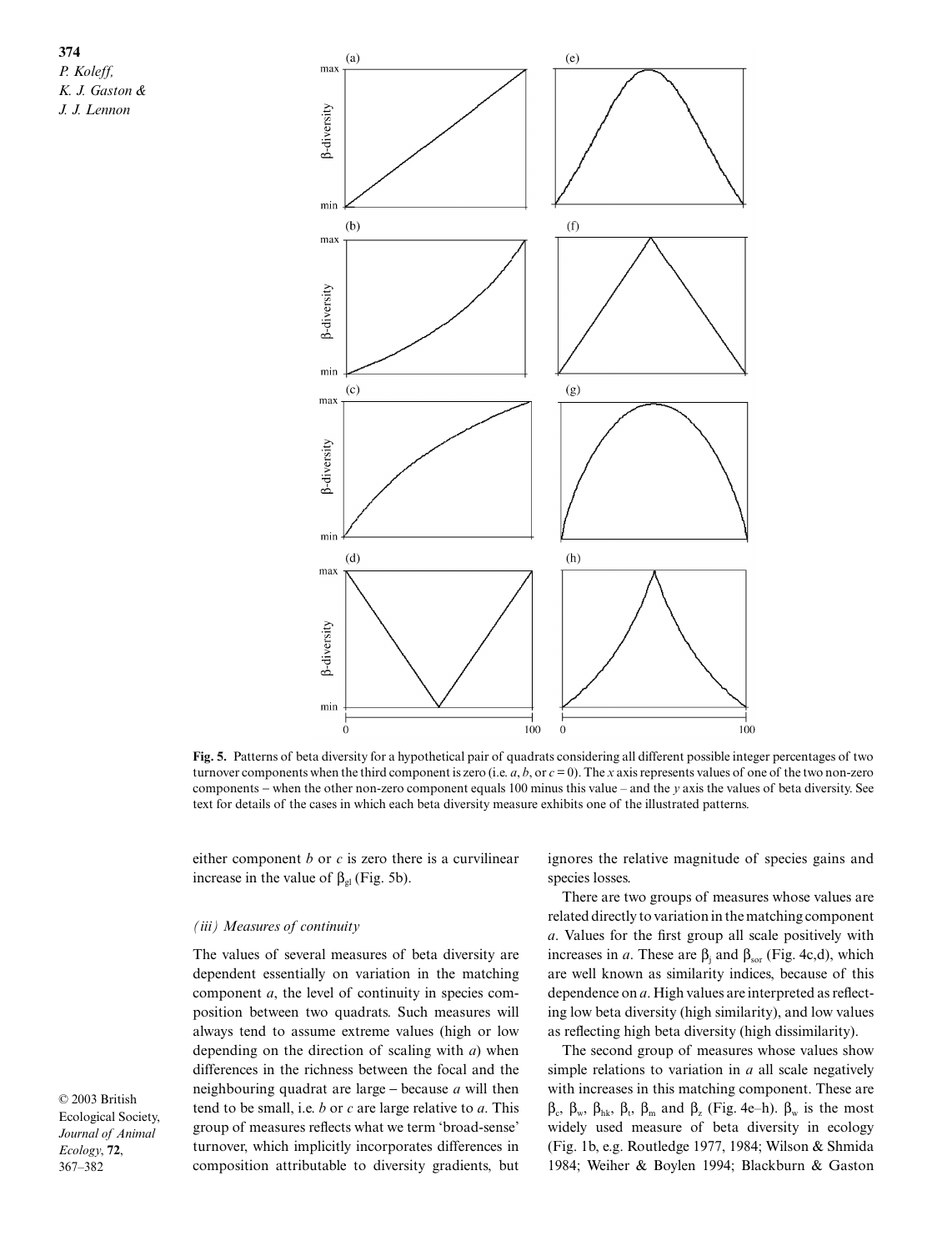| <b>Table 3.</b> Performance of the measures of beta diversity analysed under different criteria (see text for details). The nested quadrats           |
|-------------------------------------------------------------------------------------------------------------------------------------------------------|
| criterion used here is that turnover is minimized when $c' = 0$ . $\sqrt{v}$ – criterion is fulfilled, and $-$ – criterion is not fulfilled. In a few |
| instances, $\beta_w$ and $\beta_r$ only fulfil criteria with the $-1$ correction (see Table 1)                                                        |

| Measure              | Symmetry | Homogeneity | Nested quadrats | Additivity |
|----------------------|----------|-------------|-----------------|------------|
| $\beta_{\text{rlb}}$ |          |             |                 |            |
| $\beta_{\rm gl}$     |          |             |                 |            |
| $\beta_{\rm j}$      |          |             |                 |            |
| $\beta_{\text{sor}}$ |          |             |                 |            |
| $\beta_{\rm w}$      |          |             |                 |            |
| $\beta_{\rm c}$      |          |             |                 |            |
| $\beta_{t}$          |          |             |                 |            |
| $\beta_{\rm hk}$     |          |             |                 |            |
| $\beta_z$            |          |             |                 |            |
| $\beta_{\rm m}$      |          |             |                 |            |
| $\beta_{\rm co}$     |          |             |                 |            |
| $\beta_{\rm r}$      |          |             |                 |            |
| $\beta_{\rm I}$      |          |             |                 |            |
| $\beta_{\rm e}$      |          |             |                 |            |
| $\beta_{rs}$         |          |             |                 |            |
| $\beta_{-2}$         |          |             |                 |            |
| $\beta_{-3}$         |          |             |                 |            |
| $\beta_{\text{sim}}$ |          |             |                 |            |

1996; Harrison 1997; Mourelle & Ezcurra 1997; Clarke & Lidgard 2000; Koleff & Gaston 2001). However, following the criticisms of this measure by Wilson & Shmida (1984; see below), increasing use has been made of β<sup>t</sup> (Fig. 1b, e.g. Willig & Sandlin 1992; Blackburn & Gaston 1996; Mourelle & Ezcurra 1997; Willig & Gannon 1997; Koleff & Gaston 2001).  $\beta$ <sub>z</sub> is derived from the species–area relationship (Table 1), which implicitly considers information about species turnover (Harte & Kinzig 1997).

The values of the nine measures of beta diversity based on species continuity show rather different patterns of change when either components *b* or *c* are zero.  $β$ <sub>i</sub> and  $β$ <sub>c</sub>, which are based on the average change in species composition between quadrats, have linear relationships (Fig. 5a), while curvilinear increases are shown by  $\beta_w$ ,  $\beta_{hk}$ ,  $\beta_t$  and  $\beta_z$  (Fig. 5b), and concave relationships by  $\beta_{\text{spr}}$  and  $\beta_{\text{m}}$  (Fig. 5c).

# *(iv) Measures of gain and loss*

Values of the final group of measures of beta diversity,  $β<sub>co</sub>, β<sub>r</sub>, β<sub>t</sub>, β<sub>es</sub>, β<sub>rs</sub>, β<sub>-2</sub>, β<sub>-3</sub>$  and  $β<sub>sim</sub>$ , depend on *a* and on the relative magnitude of *b* and *c*. These can be considered as 'narrow-sense' measures of turnover, in that they focus on compositional differences more than differences in species richness. While values of these measures all increase with declines in component *a*′, they also peak at intermediate values of *b*′ and *c*′(Fig. 4i–o), and attain their maximum values when the percentage of species shared in common between the focal and neighbouring quadrats is small and the percentages gained and lost in moving from the focal to the neighbouring quadrat are similar.

© 2003 British Ecological Society, *Journal of Animal Ecology*, **72**, 367–382

The values taken by  $\beta_r$ ,  $\beta_l$ ,  $\beta_e$  and  $\beta_{rs}$  reflect the degree of overlap of species distributions, and thus the '*r*' parameter proposed by Routledge (1977; Table 1). These all exhibit a curvilinear pattern of change in their values, with changes in the relative magnitudes of *b*′ and *c*′. The values of  $β_2$  and  $β_3$  exhibit a triangular pattern of change, while those of  $\beta_{sim}$  follow a similar pattern at high values of *a*′ but become highly sensitive to small changes either in *b*′ or *c*′ when values of *a*′ and either *b*′ or *c*′ are low.

When there are no species in common between the two quadrats  $(a' = 0)$ , the pattern of change in the value of beta diversity with variation in the other two matching components differs between measures. It is hump-shaped for  $β<sub>r</sub>$  (Fig. 5e) and  $β<sub>1</sub>$ ,  $β<sub>e</sub>$  and  $β<sub>rs</sub>$  (Fig. 5g), and exhibits a triangular pattern for  $\beta_{-2}$  (Fig. 5h) and  $\beta_{-3}$  (Fig. 5f). Under this circumstance,  $\beta_{sim}$  assumes a constant value of 1, regardless of variation in the matching components *b* and *c*.

#### OTHER SIMPLE PROPERTIES

We tested three further simple properties that beta diversity measures might be expected to possess (Table 3).

# *(i) Symmetry*

For many purposes, for two quadrats *x* and *y*, a beta diversity measure β (*x*,*y*) must be equal to β (*y*,*x*). That is, beta diversity should be symmetric with regard to variation in the matching components *b* and *c* (Janson & Vegelius 1981). In other words, if we exchange the neighbouring and focal quadrat identities the measure should remain unchanged if symmetric. All measures satisfy this criterion, except for  $\beta_{\text{rlb}}$  (Table 3).

#### *(ii) Homogeneity*

If all the matching components, *a*, *b* and *c* are multiplied by the same constant, this should not affect the

#### **375**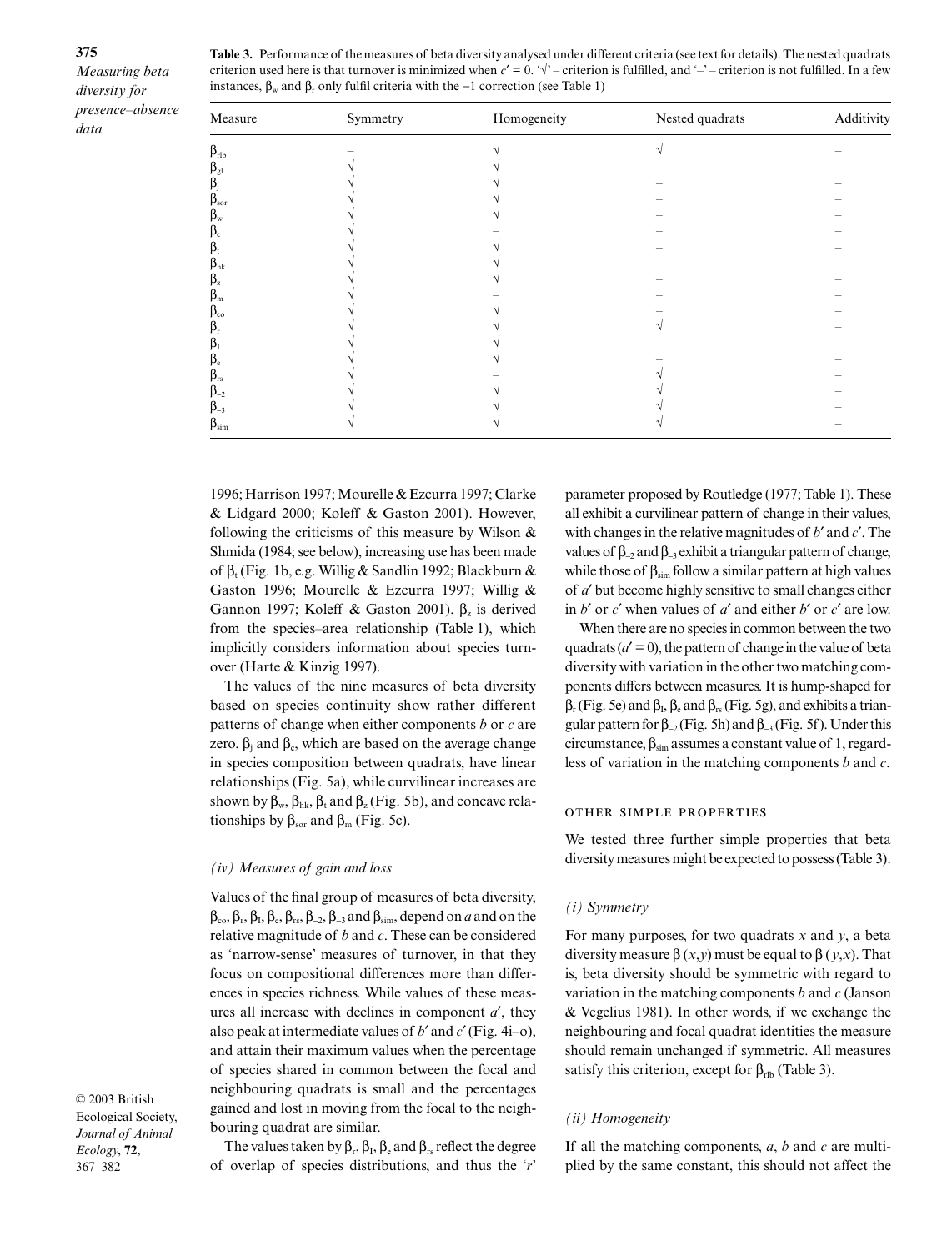value of the measure of beta diversity. That is, beta diversity should be independent of the total number of species as long as the proportions comprising the different components are constant (Janson & Vegelius 1981). This criterion is fulfilled by all of the measures when re-expressed in terms of the matching components, except for  $\beta_{\rm co}$ ,  $\beta_{\rm c}$  and  $\beta_{\rm m}$ , although for the last two multiplying the matching components by a constant multiplies the measure by the same constant (Table 3).

# *(iii) Nested quadrats*

Quadrats may be nested physically, such that the focal quadrat lies entirely within the neighbouring quadrat, and all the species occurring in the former also occur in the latter. If all the species in the neighbouring quadrat also occur in the focal quadrat ( $b = c = 0$ ), then there should be no turnover, and beta measures should attain either their minimum or maximum values depending on the direction in which they scale (Wilson & Shmida 1984). This condition is met by all of the measures considered here. If all of the species in the focal quadrat are also found in the neighbouring quadrat  $(c = 0)$ , but the neighbouring quadrat has species not found in the focal quadrat  $(b > 0)$ , then one would expect that there should be no turnover if this equates to gain and loss, independently of how of large or small is the percentage of species that the two quadrats have in common. For all the measures whose values depend on *b* and *c*, minimum species turnover is detected if either of those components become zero, except for  $\beta_{\rm co}$ ,  $\beta_{\rm I}$ , and  $\beta_{\rm e}$ (Table 3).

# INCREASING COMPLEXITY

Thus far, with the exception of nestedness, we have considered the simplest case, that of a single pair of adjacent equal-area quadrats. In practice, there are many other situations in which measures of beta diversity are

applied. Although typically they remain based on pairwise comparisons, they commonly bring with them additional considerations.

#### *(i) Transects*

When beta diversity is calculated along transects several concerns arise. The first is the sensitivity of measures to local gradients in species richness. This is a particular problem for measures that scale essentially with variation in *a*, the number of species in common to a given pair of quadrats (measures of continuity). As observed above, these will tend to assume extreme values (high or low depending on the direction of scaling with *a*) when differences in the richness between the focal and the neighbouring quadrat are large − because *a* will then tend to be small.

Secondly, the additivity of measures of beta diversity may become important in the context of transects (Wilson & Shmida 1984). For the simplest case of three quadrats in the spatial sequence *x*, *y*, *z*, a measure will be additive if the sum of the values of beta diversity between *x* and *y* and between *y* and *z* equals the value of beta diversity between *x* and *z*. The additivity exhibited by some measures depends on the patterns of species richness in the quadrats along the transect (Wilson & Shmida 1984; Magurran 1988) and also on whether or not the species distributions are nested. Here we consider whether the additivity criterion is met for four different hypothetical situations along a transect of three contiguous quadrats (Fig. 6).

None of the 18 measure of beta diversity is completely additive for all of the cases tested (Table 3; see Wilson & Shmida 1984; Magurran 1988); most measures fail the test of additivity under most of the cases examined.

To study the pattern of spatial turnover along a gradient, a number of different approaches have been used, and the distinctions between them are important,



**Fig. 6.** Four hypothetical cases used to evaluate the additivity property. Species distribution along three quadrats, *x*, *y*, *z*, within a transect are represented by dashed lines. (a) Nested quadrats with different species richness, α. (b) Different α among quadrats. (c) Equal α among quadrats. (d) Different α among quadrats and *a* = 0 between extreme quadrats. If a measure exhibits the additivity property, then beta diversity of the complete transect,  $\beta(x,z)$  equals the sum of beta diversity between each pair of contiguous samples along the gradient, β(*x*,*y*) + β(*y*,*z*).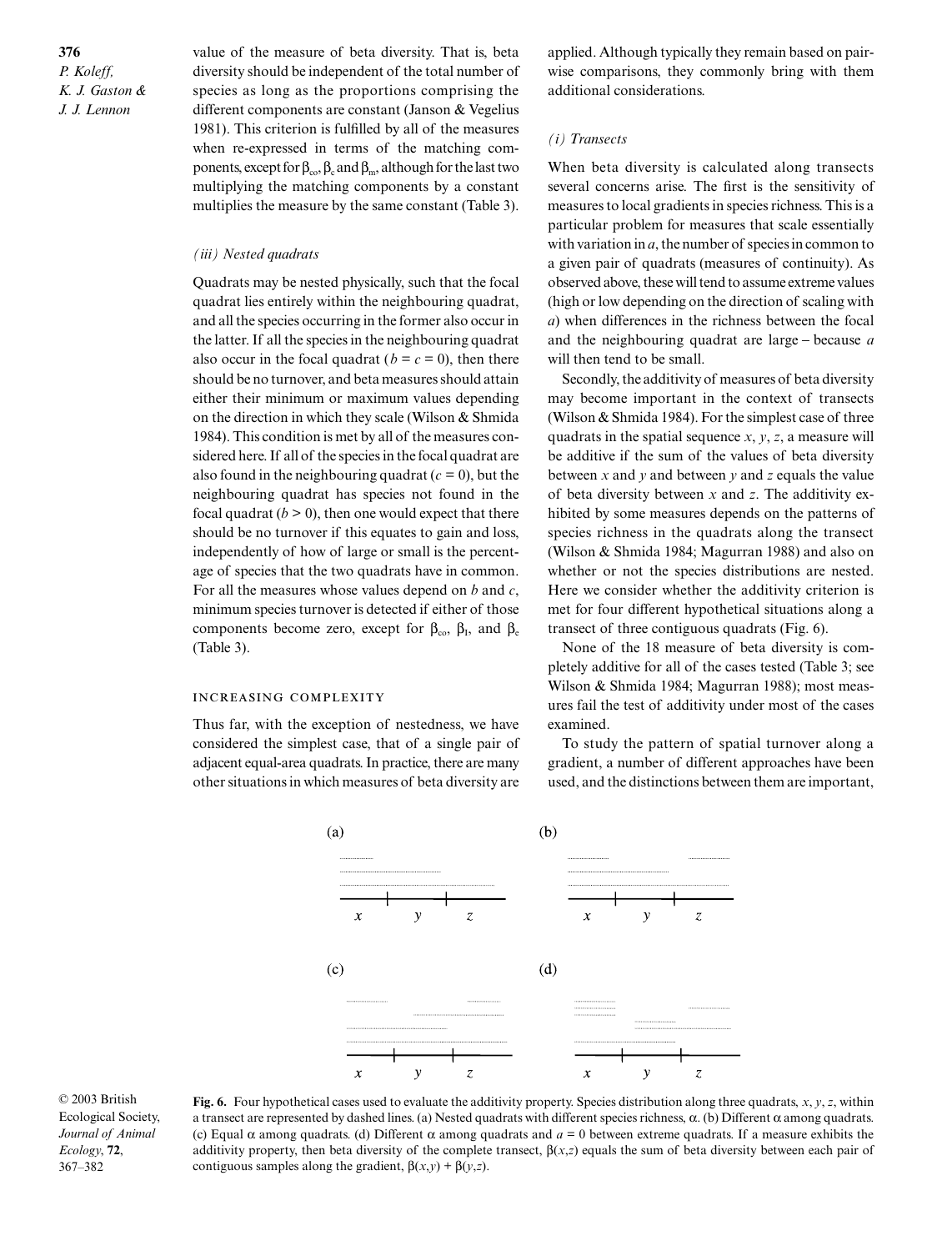irrespective of the actual measures of beta diversity employed. First, beta diversity has been calculated between adjacent pairs of quadrats along a transect, and the relationship sought between these values and the position on the transect (Wilson & Shmida 1984; Cody 1986), or a single value has been obtained from the cumulative gain and loss of species from the pairwise comparisons (Willig & Sandlin 1992; Blackburn & Gaston 1996; Mourelle & Ezcurra 1997). Secondly, beta diversity has been calculated between all pairs of quadrats along the transect, and the relationship sought between these values and the distance separating each of the pairs (Whittaker 1960, 1972; Cody 1986; Harrison *et al*. 1992; Mourelle & Ezcurra 1997; Clarke & Lidgard 2000) or the beta diversity between the pairs is expressed graphically, grouping similar areas (Magurran 1988; Price *et al*. 1999). Species turnover often depends on the distance between the quadrats compared, with low to moderate values typically expected over short distances and higher levels over longer distances (Cody 1986; Harte & Kinzig 1997). Thirdly, beta diversity is estimated for the whole transect on the basis of the relationship between the species richness of the quadrats and the overall richness of the whole transect (Whittaker 1960; Wilson & Shmida 1984; Harrison *et al*. 1992; Blackburn & Gaston 1996).

A fourth possible approach involves direct comparison of the extremes of the transect, effectively assuming that a species present at both extremes is continuously present between them, even though it may actually be absent from intermediate quadrats. However, such assumptions may produce unsatisfactory results (Whittaker 1960; Wilson & Shmida 1984).

# *(ii) Grid systems*

In the case of grid systems, beta diversity can be evaluated for a focal quadrat relative to that of its multiple neighbours. Consider a grid of equal area quadrats with a central focal cell and the eight surrounding neighbours. Values of the matching components *a*, *b* and *c* could be calculated between the focal cell and each neighbour, and then the average of these values used to calculate beta diversity. Alternatively, the matching components could be used to calculate eight values of beta diversity and these could then be averaged (Williams 1996a; Lennon *et al*. 2001). In both cases, corrections can be made readily where data are missing, or unavailable, for some neighbours.

These two methods will give the same results, except for measures of beta diversity that are based on maximum or minimum values of any component, such as  $β$ <sub>-2</sub>,  $β$ <sub>-3</sub> and  $β$ <sub>sim</sub>. We contrasted both approaches for  $\beta_{sim}$ , using data for the breeding birds of South-east Scotland (Murray *et al*. 1998), and based on the occurrences of 125 species across 1756 grid cells of  $2 \times 2$  km (using Worldmap in the calculation of values of beta diversity; Williams 1996b). The values for the two methods of analysis were positively correlated  $(r =$ 0·849, *n* = 1756, *P* < 0·0001); none the less, because the minimum value of *b* or *c* is considered in the formulation of  $\beta_{sim}$  (see Table 1), higher values of beta diversity result using the first method (Fig. 7).

An alternative approach may be to estimate beta diversity from the matching components for the focal quadrat compared with the composition of the entire set of neighbours, treating them as a single unit (Williams 1996a). This results in the comparison of focal and neighbouring areas of different size, which is often undesirable. It builds a strong asymmetry into the values of *b* and *c*; species gains are magnified relative to species losses, compared with the case of equal-sized quadrats. Using the South-east Scotland breeding birds data a weak relationship exists between the values of  $β_{sim}$  obtained with this methodology and those generated by averaging across each of the pairwise comparisons between the focal and neighbouring quadrats



**Fig. 7.** Relationships between the values of beta diversity obtained using three different methods, for the breeding birds of Southeast Scotland (see text for details) considering a nine-quadrat neighbourhood in a grid system. β<sub>sim</sub> (*x* axis in both cases) was obtained by averaging values of beta diversity for the focal quadrat and each neighbouring quadrat. (a)  $\bar{\beta}_{sim}$  was estimated from the average values of the matching components *a*, *b* and *c* between the focal quadrat and each quadrat in the neighbourhood. (b)  $\beta_{sim}$ -total neighbourhood is the pairwise comparison of the matching components between the focal quadrat and all the neighbouring quadrats considered as a single unit.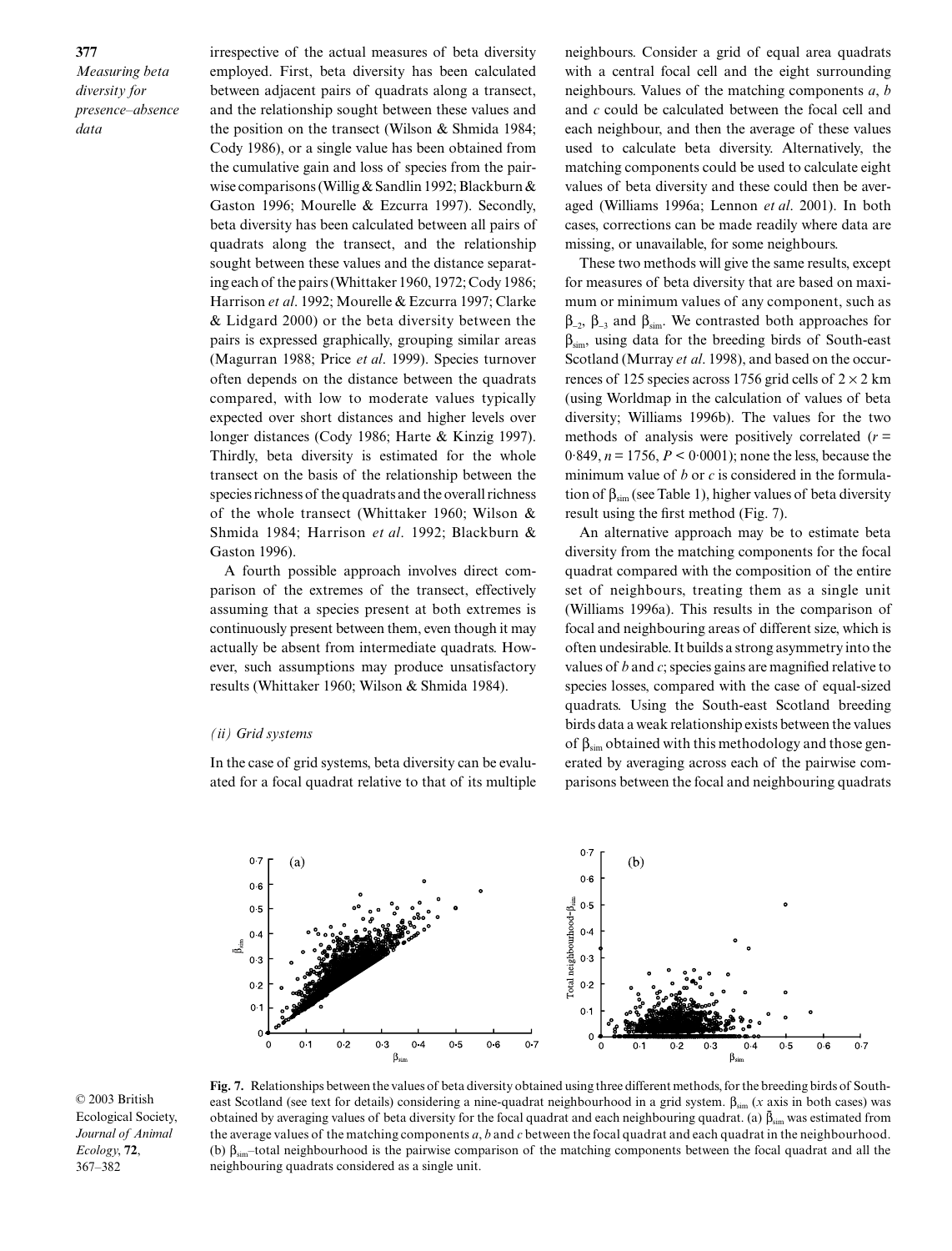$(r = 0.135, n = 1756, P < 0.001)$ . Lower values were generally observed when treating the neighbourhood as a single unit and different focal quadrats were highlighted as areas of low or high spatial turnover using the different approaches (Fig. 7).

A novel approach to evaluating beta diversity (although not a novel measure) for data on grid systems, was suggested recently by Gaston *et al.* (2001). β<sub>g</sub> was estimated across transects in four different directions (W–E, N–S, NW–SE and NE–SW), and the maximum value was attributed to the central focal quadrat. This methodology could be used for other measures. However, it was intended to detect areas with high species replacement when data are fragmented because of variable sampling effort (see also Williams *et al*. 1999). The main problem for this approach is that it will find high beta diversity when differences in alpha diversity are large, i.e. choosing the maximum biases the measure towards pairs of quadrats differing in alpha diversity. A minor weakness is also that the area of contact among the focal and the neighbouring cells is larger for the vertical (N–S) and the horizontal (W–E) comparisons than for the two diagonals (NW–SE, NE–SW); the Euclidean distance between the centres of the focal and each surrounding quadrat is different in the diagonal directions than in the vertical or horizontal directions. This might increase the probability of finding a species on two contiguous quadrats for the N–S and W–E lines.

# *(iii) Unequal numbers of areas*

It is not unusual for a single value of beta diversity to be calculated across multiple areas, and this value compared with those generated from other such sets of areas (e.g. values are calculated across quadrats within each of several latitudinal bands and used to assess whether beta diversity changes with latitude; Willig & Sandlin 1992; Blackburn & Gaston 1996; Clarke & Lidgard 2000). Seldom in such cases is the number of areas used to calculate each value of beta diversity constant (e.g. latitudinal bands differ in their longitudinal span). This means effectively that beta diversity is being calculated over total areas of different sizes, which can strongly bias the resulting values.

Some of the measures of β-diversity listed in Table 1 were formulated with the explicit intention of correcting for biases caused when comparing different numbers of areas. Thus, the division by the number of quadrats (*N* − 1) in the formulation of β−<sup>1</sup> and β−<sup>2</sup> by Harrison *et al.* (1992), and of β<sub>me</sub> by Mourelle & Ezcurra (1997) (Table 1) was suggested to address the problem of variation in transect length. Unfortunately this constitutes an over-correction, because the exponent of the species–area relationship is typically much less than 1 and may lead to beta diversity becoming negatively correlated with the number of quadrats.

© 2003 British Ecological Society, *Journal of Animal Ecology*, **72**, 367–382

Without correction, the comparison of beta diversities calculated for different numbers of quadrats or different-sized areas will inevitably bias results. The extent to which this effect is sufficient to obscure real biological patterns remains unknown, but it is clearly undesirable.

# *(iv) Unequal spatial scale*

Measures of beta diversity have been used to evaluate spatial turnover at many different scales. Units of study vary from a few square metres (e.g. Whittaker 1960; Routledge 1977; Wilson & Shmida 1984; Pharo, Beattie & Binns 1999) to tens and hundreds of square kilometres (e.g. Cody 1986; Harrison *et al*. 1992; Willig & Sandlin 1992; Blackburn & Gaston 1996; Poynton & Boycott 1996; Williams 1996a; Price *et al*. 1999; Clarke & Lidgard 2000; Koleff & Gaston 2001). Changing spatial scale (quadrat size) is likely to change spatial patterns in beta diversity, with the matching component *a* often tending to increase as spatial resolutions become coarser (Lennon *et al*. 2001). In consequence, the values of some measures of beta diversity are likely to increase with spatial scale and those of others to decrease. This may create difficulties for the comparison of patterns in turnover reported by studies performed at different scales, although the extent to which differences in the behaviour of turnover are solely a result of scale is unknown.

# *(v) Comparing assemblages with different rank– occupancy distributions*

Finally, measures of beta diversity have been employed to examine patterns of turnover in assemblages with different underlying occupancy structures; some may have many restricted species and few widespread ones, and others the converse (differences in the shape of species–occupancy distributions is partly a function of spatial scale; Gaston 1994; Gaston & Blackburn 2000). Assemblages with high proportions of widely and narrowly distributed species will, respectively, tend to exhibit low and high levels of beta diversity. Thus, splitting the breeding birds of South-east Scotland into two groups, the 50% with the lowest and the 50% with the highest levels of tetrad occupancy, reveals that the former sample a much broader spectrum of potential values of turnover than do the latter (Fig. 8). Hence, in the case of an assemblage of relatively restricted species, turnover will depend more strongly on the behaviour of the measure of beta diversity across the entire range of the matching components, and is likely to be influenced more by differences in species richness between quadrats if these are not explicitly taken into account. Moreover, comparative studies of beta diversity between different assemblages or different study areas may, for the most part, detect differences in the overall commonness and rarity of species. It may be desirable, in some instances, to develop ways of allowing for this effect, such that the element of turnover not solely attributable to commonness and rarity differences can be studied.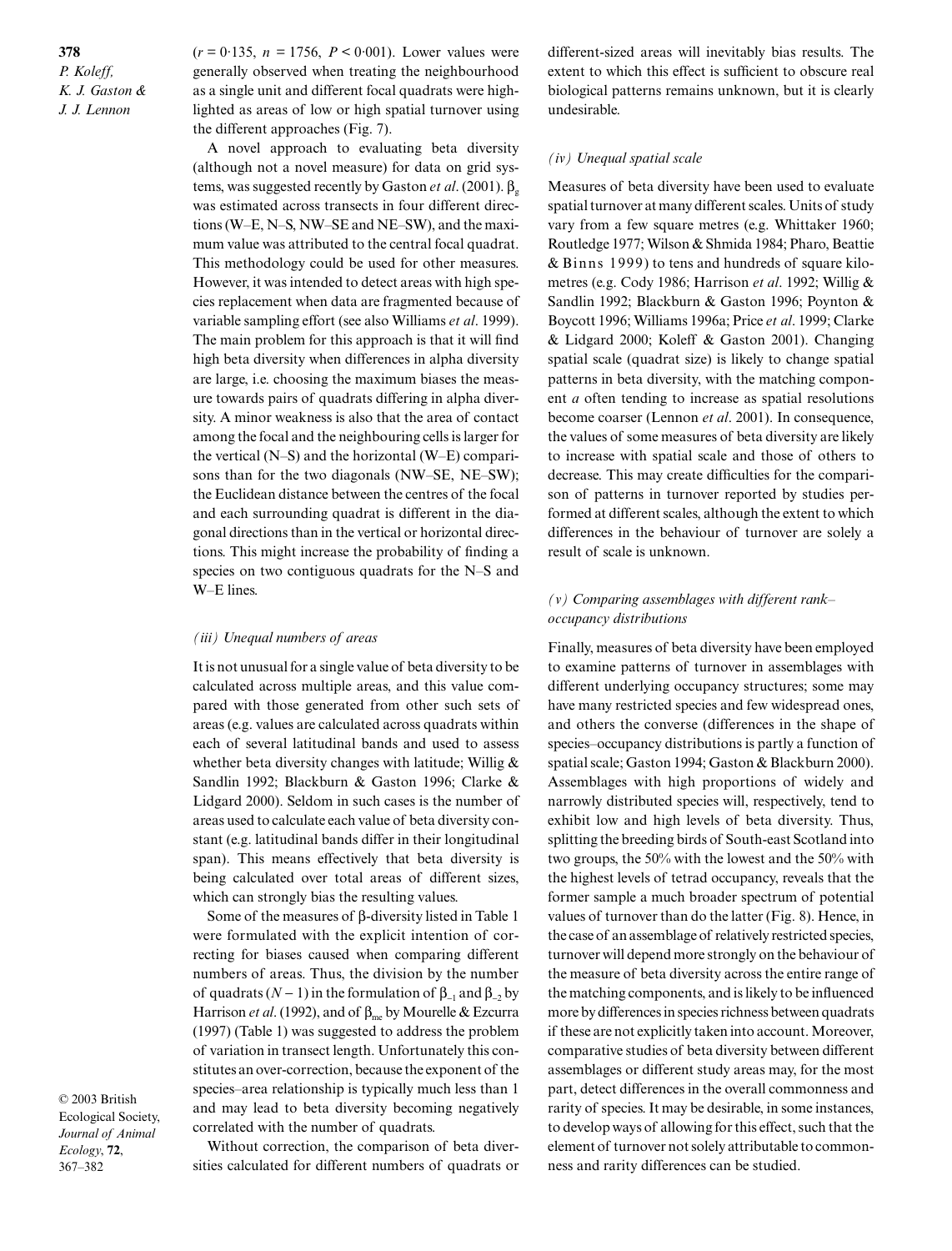

**Fig. 8.** Scatter plots in *a*′, *b*′ and *c*′ space for the breeding birds of South-east Scotland (see text for details) for (a) the 50% most widespread, and (b) the 50% most restricted species. Values are the averages for each cell when compared with its eight neighbouring tetrads (or less at the limits of the study area). The scatter of points for these data suggests low numbers of species distributed exclusively in a focal quadrat in relation to its neighbourhood; that is, *b*′ is consistently larger than *c*′.

# **Conclusions**

A broad range of measures has been employed to express variation in beta diversity. Perhaps most importantly this suggests a fundamental lack of agreement in the literature as to the feature of the pervasive spatial turnover in the identities of species that beta diversity is intended to capture. Not only do different groups of these measures based on presence/absence data scale with different matching components, but within each of these groups the pattern of scaling is often very variable (Figs 4 and 5). Great caution must clearly be exercised in comparing the results of studies that have used different measures of beta diversity,

and in many instances no direct comparison will be possible.

The eight measures of beta diversity that reflect gain and loss  $(\beta_{\rm co}, \beta_{\rm r}, \beta_{\rm r}, \beta_{\rm e}, \beta_{\rm -2}, \beta_{\rm -3}, \beta_{\rm rs} \text{ and } \beta_{\rm sim})$  capture the notion that turnover is high when the proportion of species shared between two quadrats is low and the proportions lost and gained moving from one to the other are similar; that is they take into account differences caused by unequal numbers of species. This seems to be how measures of beta diversity are commonly intended to behave. Unfortunately, none of these eight measures meets all of the criteria against which their performance was tested. All fail the test of additivity under at least some of the simple scenarios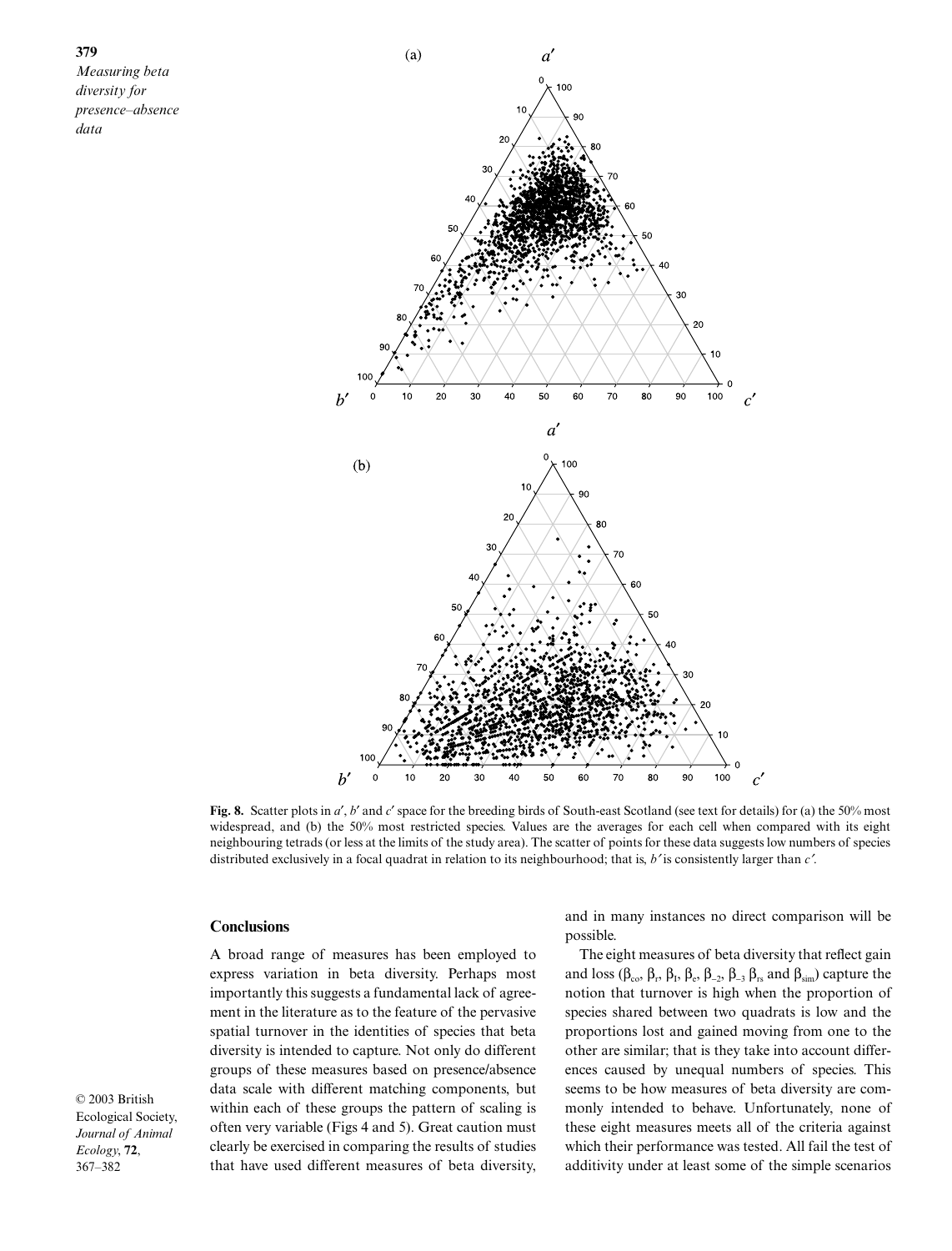explored, although  $\beta_{sim}$ , for example, meets this test under most (Table 3). Moreover, these measures show considerable differences in the shape of the surface relating variation in *a*′, *b*′ and *c*′ (Fig. 4). On balance, of these measures  $\beta_{sim}$  perhaps performs best overall. Certainly one of these eight measures is likely to be suitable for use in many studies of patterns in beta diversity, although no single measure is likely to be appropriate in all circumstances.

The bulk of published analyses of beta diversity have not used gain and loss measures (Fig. 1b), but rather have used those that are sensitive particularly to variation in the continuity matching component, *a*. That is, they have concentrated on the level of sharing of species between areas, and have ignored the pattern of gains and losses. Aside from the fact that many of these measures have several undesirable properties (Table 3), this seems a rather restricted view of turnover. For example, consider two situations, in the first of which all those species not common to quadrats *x* and *y* are found only in quadrat *x*; and in the other, while the same proportion of species as before are common to both quadrats, the remaining species are divided equally between quadrat *x* and quadrat *y*. It is difficult to conceive that these contrasting situations should be treated as equivalent. Narrow sense measures of beta diversity should at least be employed alongside broad sense measures, to improve the insight obtained into compositional change.

Consideration of measures of beta diversity in terms of matching components should also be strongly encouraged, particularly given that patterns in each of these components may provide a quick route to understanding why beta diversity is behaving in a given fashion and, more importantly, some of the fundamental features giving rise to patterns of variation in species composition. Calculation of beta diversity on this basis provides a standard for comparisons that has hitherto been largely absent, especially where levels of species richness have been markedly different. In that sense, measures that exhibit the homogeneity property in all circumstances are clearly superior. Where measures of beta diversity reveal different patterns of variation when based on absolute and proportional species numbers we recommend that both be explored.

Ternary plots may provide a useful tool in understanding and comparing values of beta diversity, both for existing and any new measures, with respect to values of the three matching components. In particular, this will provide insight into the areas of the parameter space defined by the three components that are occupied by an assemblage, and for some measures (e.g. Fig. 4b) the importance of differences in species richness in generating the patterns of beta diversity that are observed. However, the use of such plots based on *a*′, *b*′ and *c*′does effectively reduce the three pieces of information to two (because they must sum to 100, in the case of percentages).

© 2003 British Ecological Society, *Journal of Animal Ecology*, **72**, 367–382

Finally, attention needs to be paid to the method by

which any given measure of beta diversity is calculated in the cases of transects and grid systems, or their equivalents. Several different approaches will usually be available, under at least some circumstances these may lead to different areas being identified as having high spatial turnover, and it will not always be obvious which approach is to be preferred.

Generalizations about patterns in beta diversity have thus far proved difficult to assess. A more rigorous and consistent approach to their description is an important first step.

#### **Acknowledgements**

We are grateful to P. Vandome and colleagues for providing us with access to the South-east Scotland bird data. P.K. was funded by CONACyT (51822/ 122128) and SEP, and J.L.L. acknowledges the support of a University of Leeds Fellowship and a Joint Venture Agreement with the Pacific North-west Research Station of the U.S. Forest Service (PNW 99-1006-1- JVA). We thank P.H. Williams for helpful advice and S. Gaston, A.G. Jones, A.S.L. Rodrigues and T.J. Webb for comments on the manuscript.

#### **References**

- Blackburn, T.M. & Gaston, K.J. (1996) The distribution of bird species in the New World: patterns in species turnover. *Oikos*, **77**, 146–152.
- Blackburn, T.M. & Gaston, K.J., eds (2003) *Macroecology: concepts and consequences*. Blackwell Science, Oxford.
- Brown, J.H. (1995) *Macroecology*. University of Chicago Press, Chicago.
- Brown, J.H. & Lomolino, M.V. (1998) *Biogeography*, 2nd edn. Sinauer Associates, Sunderland, Massachusetts.
- Clarke, A. & Lidgard, S. (2000) Spatial patterns of diversity in the sea: bryozoan species richness in the North Atlantic. *Journal of Animal Ecology*, **69**, 799–814.
- Cody, M.L. (1975) Towards a theory of continental species diversities: bird distributions over Mediterranean habitat gradients. *Ecology and Evolution of Communities* (eds M.L. Cody & J.M. Diamond), pp. 214–257. Belknap Press, Harvard.
- Cody, M.L. (1986) Diversity, rarity, and conservation in Mediterranean-climate regions. *Conservation Biology* (ed. M.E. Soulé), pp. 122–152. Sinauer Associates, Sunderland, Massachusetts.
- Cody, M.L. (1993) Bird diversity components within and between habitats in Australia. *Species Diversity in Ecological Communities: historical and geographical perspectives* (eds R.E. Ricklefs & D. Schluter), pp. 147–158. University of Chicago Press, Chicago.
- Colwell, R.K. & Coddington, J.A. (1994) Estimating terrestrial biodiversity through extrapolation. *Philosophical Transactions of the Royal Society, London B*, **345**, 101–118.
- Dice, L.R. (1945) Measures of the amount of ecological association between species. *Ecology*, **26**, 297–302.
- Gaston, K.J. (1994) *Rarity*. Chapman & Hall, London.
- Gaston, K.J. (2000) Global patterns in biodiversity. *Nature*, **405**, 220–227.
- Gaston, K.J. & Blackburn, T.M. (2000) *Pattern and Process in Macroecology*. Blackwell Science, Oxford.
- Gaston, K.J., Rodrigues, A.S., van Rensburg, B.J., Koleff, P. & Chown, S.L. (2001) Complementary representation and zones of ecological transition. *Ecology Letters*, **4**, 4–9.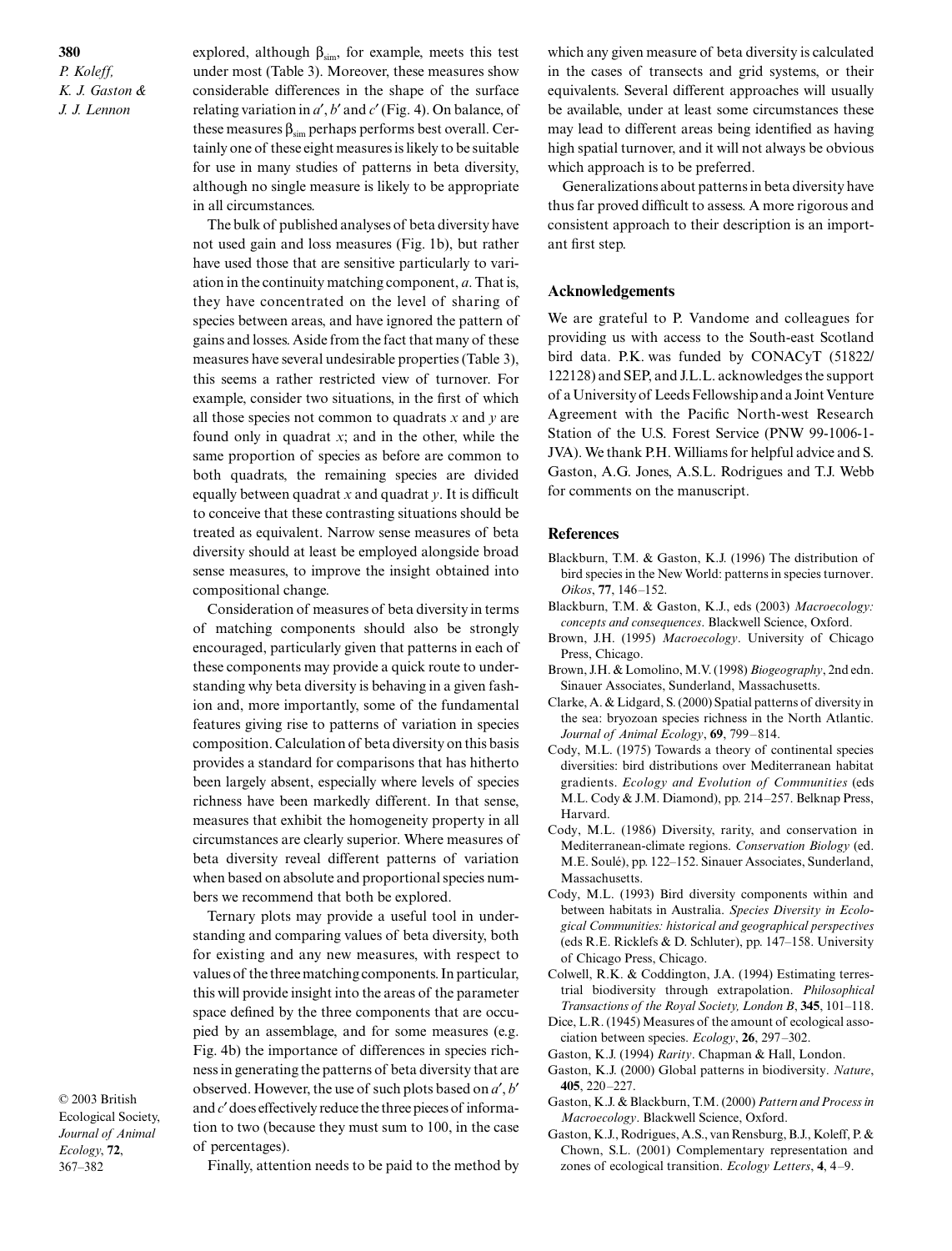- Gaston, K.J. & Williams, P.H. (1996) Spatial patterns in taxonomic diversity. *Biodiversity: a biology of numbers and difference* (ed. K.J. Gaston), pp. 202–229. Blackwell Science, Oxford.
- Harrison, S. (1997) How natural habitat patchiness affects the distribution of diversity in Californian Serpentine Chaparral. *Ecology*, **78**, 1898–1906.
- Harrison, S., Ross, S.J. & Lawton, J.H. (1992) Beta diversity on geographic gradients in Britain. *Journal of Animal Ecology*, **61**, 151–158.
- Harte, J. & Kinzig, A.P. (1997) On the implications of species– area relationships for endemism, spatial turnover, and food web patterns. *Oikos*, **80**, 417–427.
- Jaccard, P. (1912) The distribution of the flora in the alpine zone. *New Phytologist*, **11**, 37–50.
- Janson, S. & Vegelius, J. (1981) Measures of ecological association. *Oecologia*, **49**, 371–376.
- Koleff, P. & Gaston, K.J. (2001) Latitudinal gradients in diversity: real patterns and random models. *Ecography*, **24**, 341–351.
- Krebs, C.J. (1999) *Ecological Methodology*. Addison-Wesley, California.
- Lande, R. (1996) Statistics and partitioning of species diversity, and similarity among multiple communities. *Oikos*, **76**, 5–13.
- Lennon, J.J., Koleff, P., Greenwood, J.J.D. & Gaston, K.J. (2001) The geographical structure of British bird distributions: diversity, spatial turnover and scale. *Journal of Animal Ecology*, **70**, 966–979.
- Loreau, M. (2000) Are communities saturated? On the relationship between α, β and γ diversity. *Ecology Letters*, **3**, 73–76.
- MacArthur, R.H. (1965) Patterns in species diversity. *Biology Reviews*, **40**, 510–533.
- Magurran, A.E. (1988) *Ecological Diversity and its Measurement*. Croom-Helm, London.
- Mourelle, C. & Ezcurra, E. (1997) Differentiation diversity of Argentine cacti and its relationship to environmental factors. *Journal of Vegetation Science*, **8**, 547–558.
- Murray, R., Holling, M., Dott, H.E.M. & Vandome, P. (1998) *The Breeding Birds of South-East Scotland: a Tetrad Atlas 1988–94*. The Scottish Ornithologists' Club, Edinburgh.
- Pharo, E.J., Beattie, A.J. & Binns, D. (1999) Vascular plant diversity as a surrogate for bryophyte and lichen diversity. *Conservation Biology*, **13**, 282–292.
- Pielou, E.C. (1984) *The Interpretation of Ecological Data*. Wiley Interscience, New York.
- Poynton, J.C. & Boycott, R.C. (1996) Species turnover between Afromontane and eastern African lowland faunas: patterns shown by amphibians. *Journal of Biogeography*, **23**, 669–680.
- Price, A.R.G., Keeling, M.J. & O'Callaghan, C.J. (1999) Ocean-scale patterns of 'biodiversity' of Atlantic asteroids determined from taxonomic distinctness and other measures. *Biology Journal of the Linnean Society*, **66**, 187–203.
- Routledge, R.D. (1977) On Whittaker's components of diversity. *Ecology*, **58**, 1120–1127.
- Routledge, R.D. (1984) Estimating ecological components of biodiversity. *Oikos*, **42**, 23–29.
- Ruggiero, A., Lawton, J.H. & Blackburn, T.M. (1998) The geographic ranges of mammalian species in South America: spatial patterns in environmental resistance and anisotropy. *Journal of Biogeography*, **25**, 1093–1103.
- Shmida, A. & Wilson, M.V. (1985) Biological determinants of species diversity. *Journal of Biogeography*, **12**, 1–20.
- Simpson, G.G. (1943) Mammals and the nature of continents. *American Journal of Science*, **241**, 1–31.
- Sørensen, T.A. (1948) A method of establishing groups of equal amplitude in plant sociology based on similarity of species content, and its application to analyses of the vegetation on Danish commons. *Kongelige Danske Videnskabernes Selskabs Biologiske Skrifter*, **5**, 1–34.
- Southwood, T.R.E. & Henderson, P.A. (2000) *Ecological Methods*. Blackwell Science, Oxford.
- Veech, J.A., Summerville, K.S., Crist, T.O. & Gering, J.C. (2002) The additive partitioning of species diversity: recent revival of an old idea. *Oikos*, **99**, 3–9.
- Weiher, E. & Boylen, C.W. (1994) Patterns and prediction of  $\alpha$ and β diversity of aquatic plants in Adirondack (New York) lakes. *Canadian Journal of Botany*, **72**, 1797–1804.
- Whittaker, R.H. (1960) Vegetation of the Siskiyou mountains, Oregon and California. *Ecological Monographs*, **30**, 279–338.
- Whittaker, R.H. (1972) Evolution and measurement of species diversity. *Taxon*, **21**, 213–251.
- Whittaker, R.H. (1975) *Communities and Ecosystems*. Macmillan, New York.
- Whittaker, R.H. (1977) Evolution of species diversity in land communities. *Evolutionary Biology*, **10**, 1–67.
- Williams, P.H. (1996a) Mapping variations in the strength and breadth of biogeographic transition zones using species turnover. *Proceedings of the Royal Society, London B*, **263**, 579–588.
- Williams, P.H. (1996b) *WORLDMAP 4 WINDOWS: software and help document 4*.*1*. Privately distributed (<http://www.nhm.ac.uk/> science/projects/worldmap/), London.
- Williams, P.H., de Klerk, H.M. & Crowe, T.M. (1999) Interpreting biogeographical boundaries among Afrotropical birds: spatial patterns in richness gradients and species replacement. *Journal of Biogeography*, **26**, 459–474.
- Willig, M.R. & Gannon, M.R. (1997) Gradients of species density and turnover in marsupials: a hemispheric perspective. *Journal of Mammalogy*, **78**, 756–765.
- Willig, M.R. & Sandlin, E.A. (1992) Gradients of species density and species turnover in New World bats: a comparison of quadrat and band methodologies. *Latin American Mammalogy: history, biodiversity and conservation* (eds M.A. Mares & D.J. Schmidly), pp. 81–96. University of Oklahoma Press, Oklahoma.
- Wilson, M.V. & Shmida, A. (1984) Measuring beta diversity with presence–absence data. *Journal of Ecology*, **72**, 1055–1064.
- Wolda, H. (1981) Similarity indices, sample size and diversity. *Oecologia*, **50**, 296–302.

*Received 8 March 2002; accepted 30 November 2002*

© 2003 British Ecological Society, *Journal of Animal Ecology*, **72**, 367–382

# **381**